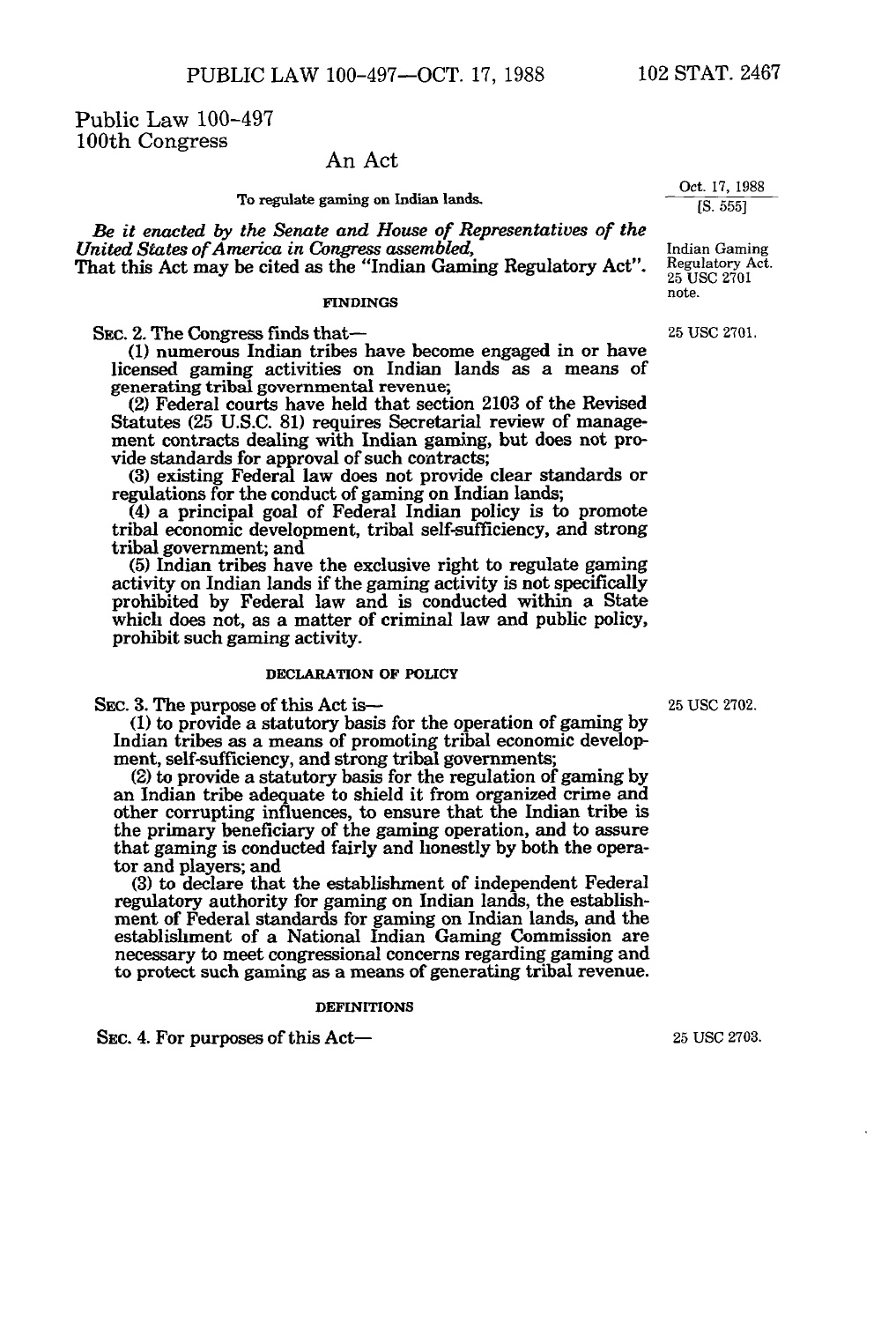**(1)** The term "Attorney General" means the Attorney General of the United States.

(2) The term "Chairman" means the Chairman of the National Indian Gaming Commission.

**(3)** The term "Commission" means the National Indian Gaming Commission established pursuant to section **5** of this Act.

(4) The term "Indian lands" means-

**(A)** all lands within the limits of any Indian reservation; and

(B) any lands title to which is either held in trust **by** the United States for the benefit of any Indian tribe or individual or held **by** any Indian tribe or individual subject to restriction **by** the United States against alienation and over which an Indian tribe exercises governmental power.

**(5)** The term "Indian tribe" means any Indian tribe, band, nation, or other organized group or community of Indians which-

**(A)** is recognized as eligible **by** the Secretary for the special programs and services provided **by** the United States to Indians because of their status as Indians, and

**(B)** is recognized as possessing powers of self-government. **(6)** The term "class **I** gaming" means social games solely for prizes of minimal value or traditional forms of Indian gaming engaged in **by** individuals as a part of, or in connection with, engaged in by individuals as a part of, or in connection with, tribal ceremonies or celebrations.

(7)(A) The term "class II gaming" means—<br>(i) the game of chance commonly known as bingo (whether or not electronic, computer, or other technologic aids are used in connection therewith)-

> (I) which is played for prizes, including monetary prizes, with cards bearing numbers or other designations,

> (II) in which the holder of the card covers such numbers or designations when objects, similarly numbered or designated, are drawn or electronically determined, and<br>(III) in which the game is won by the first person

> covering a previously designated arrangement of numbers or designations on such cards,

including (if played in the same location) pull-tabs, lotto, punch boards, tip jars, instant bingo, and other games similar to bingo, and

(ii) card games that-

(I) are explicitly authorized by the laws of the State, or

(II) are not explicitly prohibited by the laws of the State and are played at any location in the State, but only if such card games are played in conformity with those laws and regulations (if any) of the State regarding hours or periods of operation of such card games or limitations on wagers or pot sizes in such card games. (B) The term "class II gaming" does not include-

(i) any banking card games, including baccarat, chemin de fer, or blackjack (21), or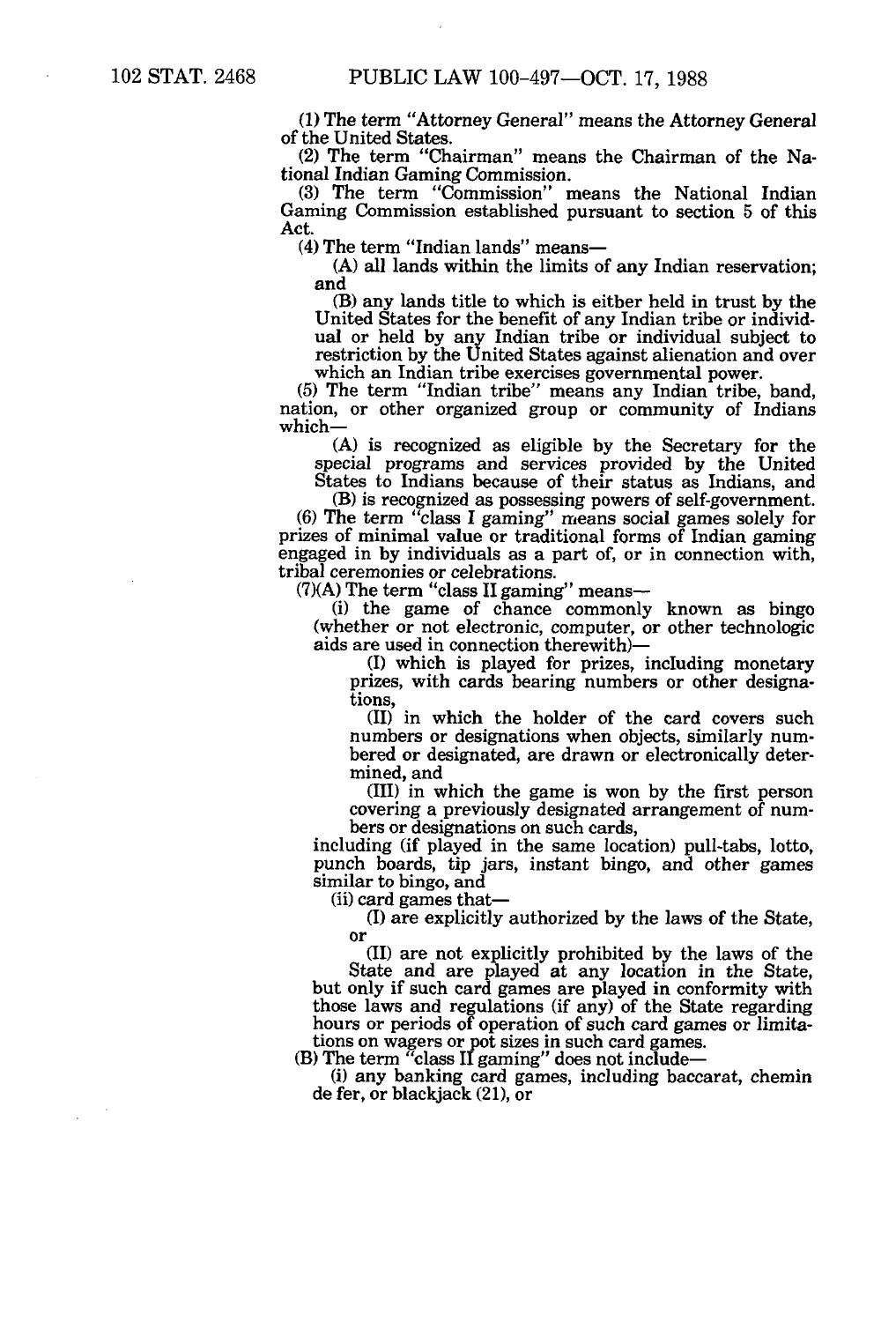(ii) electronic or electromechanical facsimiles of any game of chance or slot machines of any kind.

(C) Notwithstanding any other provision of this paragraph, the term "class II gaming" includes those card games played in the State of Michigan, the State of North Dakota, the State of South Dakota, or the State of Washington, that were actually operated in such State by an Indian tribe on or before May 1, 1988, but only to the extent of the nature and scope of the card games that were actually operated by an Indian tribe in such State on or before such date, as determined by the Chairman.

(D) Notwithstanding any other provision of this paragraph,<br>the term "class II gaming" includes, during the 1-year period<br>beginning on the date of enactment of this Act, any gaming<br>described in subparagraph (B)(ii) that was Indian lands on or before May 1, 1988, if the Indian tribe having jurisdiction over the lands on which such gaming was operated requests the State, by no later than the date that is **30** days after the date of enactment of this Act, to negotiate a Tribal-

State compact under section 11 gaming" means all forms of gaming that are not class I gaming or class II gaming.<br>
(9) The term "net revenues" means gross revenues of an

Indian gaming activity less amounts paid out as, or paid for, prizes and total operating expenses, excluding management fees.

(10) The term "Secretary" means the Secretary of the Interior.

## **NATIONAL INDIAN GAMING COMMISSION**

**SEC. 5.** (a) There is established within the Department of the Interior a Commission to be known as the National Indian Gaming Commission.

**(b)(1)** The Commission shall be composed of three full-time membe. s  $\sqrt{2}$  ho shall be appointed as follows:

**(A)** a Chairman, who shall be appointed **by** the President with President of U.S. the advice and consent of the Senate; and

(B) two associate members who shall be appointed **by** the Secretary of the Interior.

**(2)(A)** The Attorney General shall conduct a background investigation on any person considered for appointment to the Commission.

(B) The Secretary shall publish in the Federal Register the name and other information the Secretary deems pertinent regarding a nominee for membership on the Commission and shall allow a period of not less than thirty days for receipt of public comment.

**(3)** Not more than two members of the Commission shall be of the same political party. At least two members of the Commission shall be enrolled members of any Indian tribe.

(4)(A) Except as provided in subparagraph (B), the term of office of the members of the Commission shall be three years. (B) Of the initial members of the Commission-

(i) two members, including the Chairman, shall have a term of office of three years; and<br>(ii) one member shall have a term of office of one year.

(5) No individual shall be eligible for any appointment to, or to continue service on, the Commission, who-

**(A)** has been convicted of a felony or gaming offense;

Federal Register, publication.

Establishment. 25 USC 2704.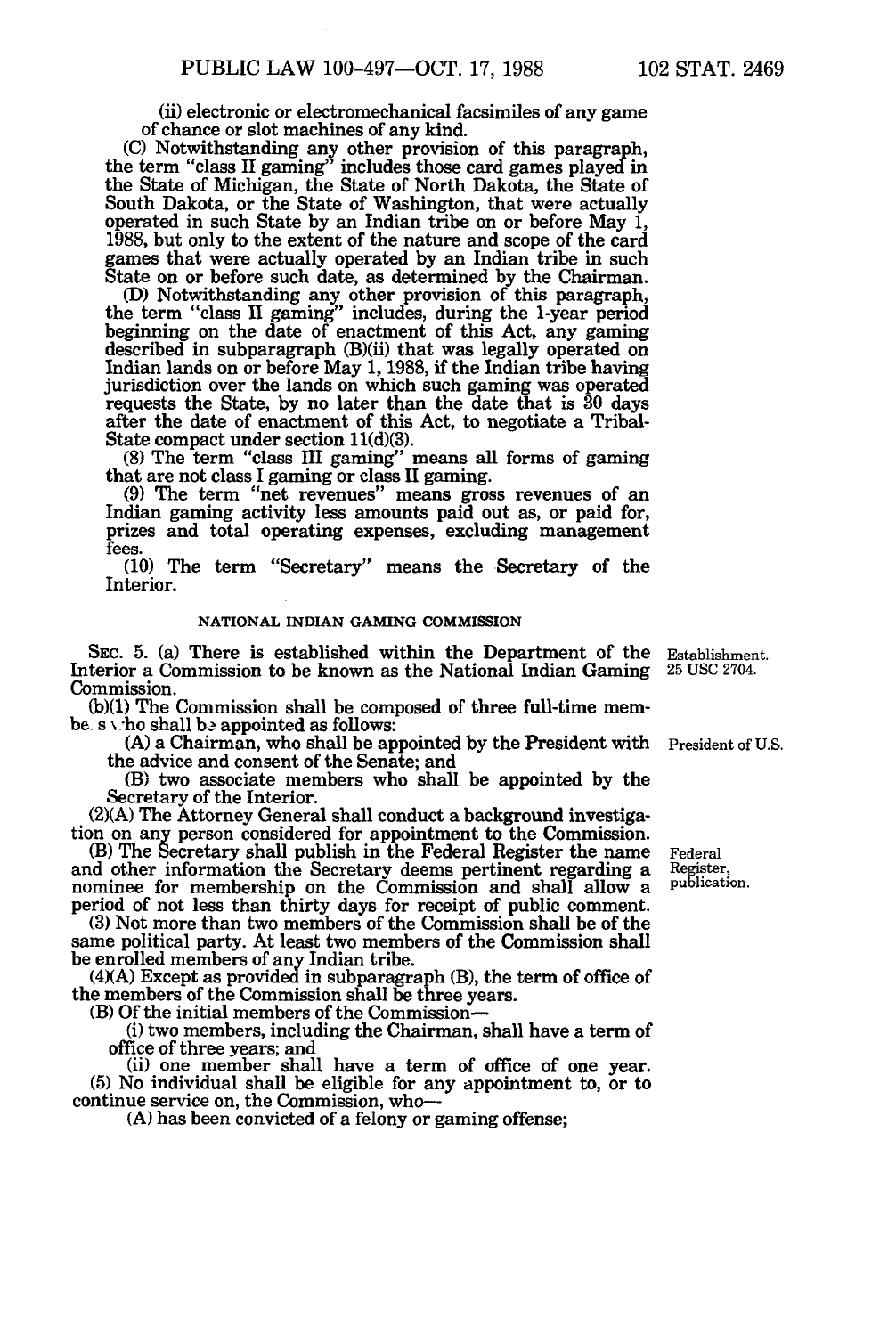(B) has any financial interest in, or management responsibility for, any gaming activity; or (C) has a financial interest in, or management responsibility

for, any management contract approved pursuant to section  $12$ of this Act.

President of U.S.

 $(6)$  A Commissioner may only be removed from office before the expiration of the term of office of the member by the President (or, in the case of associate member, by the Secretary) for neglect of duty, or malfeasance in office, or for other good cause shown.

(c) Vacancies occurring on the Commission shall be filled in the same manner as the original appointment. A member may serve after the expiration of his term of office until his successor has been appointed, unless the member has been removed for cause under subsection **(b)(6).**

(d) Two members of the Commission, at least one of which is the Chairman or Vice Chairman, shall constitute a quorum.

(e) The Commission shall select, by majority vote, one of the members of the Commission to serve as Vice Chairman. The Vice Chairman shall serve as Chairman during meetings of the Commission in the absence of the Chairman.

**(f)** The Commission shall meet at the call of the Chairman or a majority of its members, but shall meet at least once every 4 months.

**(g)(1)** The Chairman of the Commission shall be paid at a rate equal to that of level IV of the Executive Schedule under section 5315 of title 5, United States Code.

(2) The associate members of the Commission shall each be paid at a rate equal to that of level V of the Executive Schedule under section 5316 of title 5, United States Code.

(3) All members of the Commission shall be reimbursed in accordance with title 5, United States Code, for travel, subsistence, and other necessary expenses incurred by them in the performance of their duties.

# **POWERS OF THE CHAIRMAN**

25 USC 2705.

**SEC. 6.** (a) The Chairman, on behalf of the Commission, shall have power, subject to an appeal to the Commission, to-

**(1)** issue orders of temporary closure of gaming activities as provided in section 14(b);

(2) levy and collect civil fines as provided in section 14(a);

**(3)** approve tribal ordinances or resolutions regulating class II gaming and class **III** gaming as provided in section **11;** and

(4) approve management contracts for class II gaming and

class **III** gaming as provided in sections **11(d)(9)** and **12. (b)** The Chairman shall have such other powers as may be delegated **by** the Commission.

#### **POWERS OF THE COMMISSION**

25 **USC** 2706.

SEC. 7. (a) The Commission shall have the power, not subject to delegation—

(1) upon the recommendation of the Chairman, to approve the

annual budget of the Commission as provided in section **18;** (2) to adopt regulations for the assessment and collection of

civil fines as provided in section 14(a); **(3) by** an affirmative vote of not less than 2 members, to establish the rate of fees as provided in section **18;**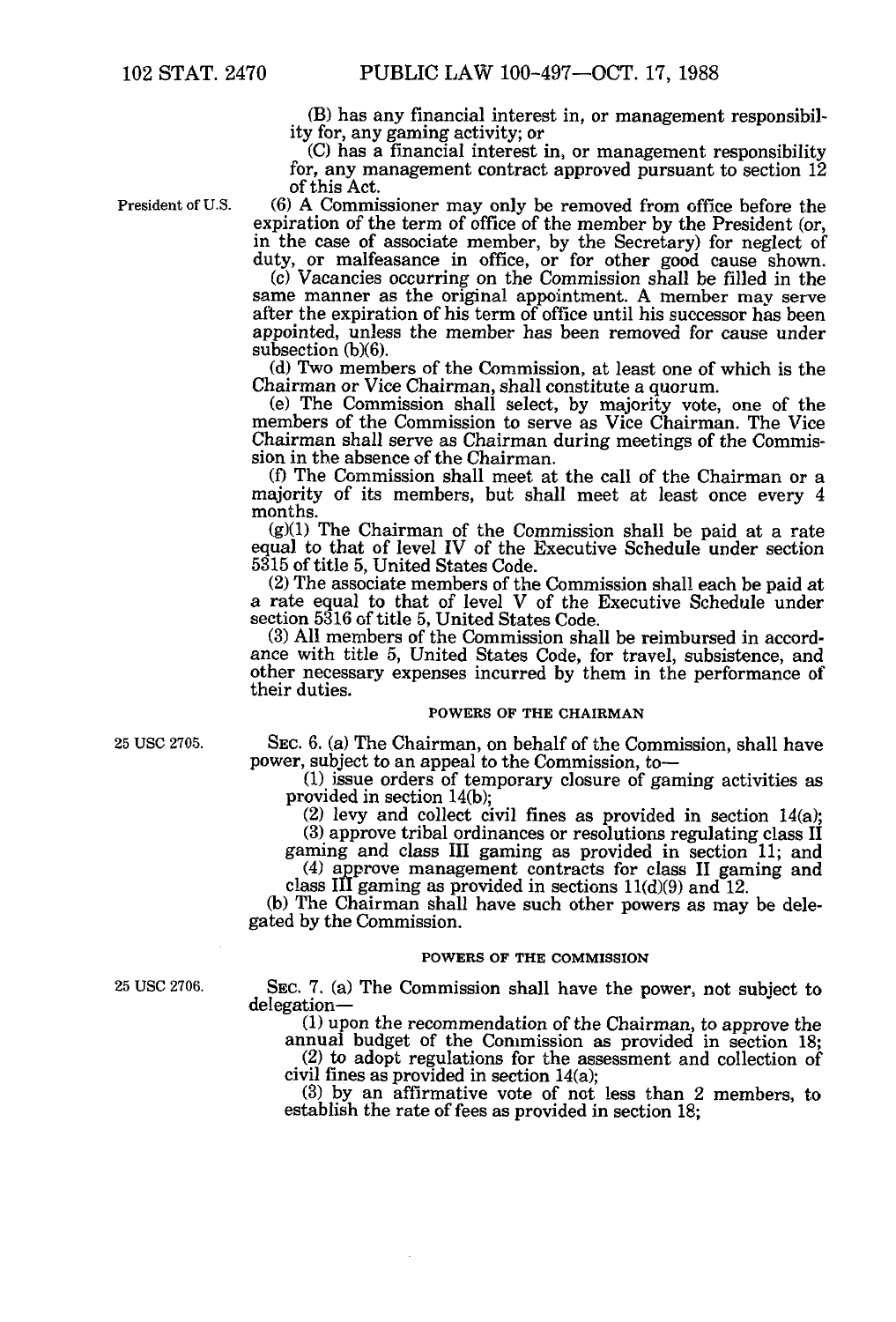(4) by an affirmative vote of not less than 2 members, to authorize the Chairman to issue subpoenas as provided in section 16; and

(5) by an affirmative vote of not less than 2 members and after a full hearing, to make permanent a temporary order of the Chairman closing a gaming activity as provided in section 14(b)(2).

(b) The Commission-

**(1)** shall monitor class II gaming conducted on Indian lands on a continuing basis;

(2) shall inspect and examine all premises located on Indian lands on which class II gaming is conducted;

(3) shall conduct or cause to be conducted such background investigations as may be necessary; (4) may demand access to and inspect, examine, photocopy,

and audit all papers, books, and records respecting gross revenues of class II gaming conducted on Indian lands and any other matters necessary to carry out the duties of the Commission under this Act;

(5) may use the United States mail in the same manner and under the same conditions as any department or agency of the United States;

 $(6)$  may procure supplies, services, and property by contract in accordance with applicable Federal laws and regulations;

 $(7)$  may enter into contracts with Federal, State, tribal and private entities for activities necessary to the discharge of the duties of the Commission and, to the extent feasible, contract the enforcement of the Commission's regulations with the Indian tribes;

(8) may hold such hearings, sit and act at such times and places, take such testimony, and receive such evidence as the Commission deems appropriate;

(9) may administer oaths or affirmations to witnesses appearing before the Commission; and

(10) shall promulgate such regulations and guidelines as it Regulations. deems appropriate to implement the provisions of this Act.

(c) The Commission shall submit a report with minority views, if Reports. any, to the Congress on December 31, 1989, and every two years thereafter. The report shall include information on-

**(1)** whether the associate commissioners should continue as full or part-time officials;

(2) funding, including income and expenses, of the Commis-

(3) recommendations for amendments to the Act; and

**(4)** any other matter considered appropriate by the Commission.

# **COMMISSION STAFFING**

**SEC. 8.** (a) The Chairman shall appoint a General Counsel to the **25 Usc 2707.** Commission who shall be paid at the annual rate of basic pay payable for GS-18 of the General Schedule under section **5332** of title 5, United States Code.

**(b)** The Chairman shall appoint and supervise other staff of the Commission without regard to the provisions of title 5, United States Code, governing appointments in the competitive service. Such staff shall be paid without regard to the provisions of chapter 51 and subchapter **III** of chapter **53** of such title relating to classification

102 **STAT.** 2471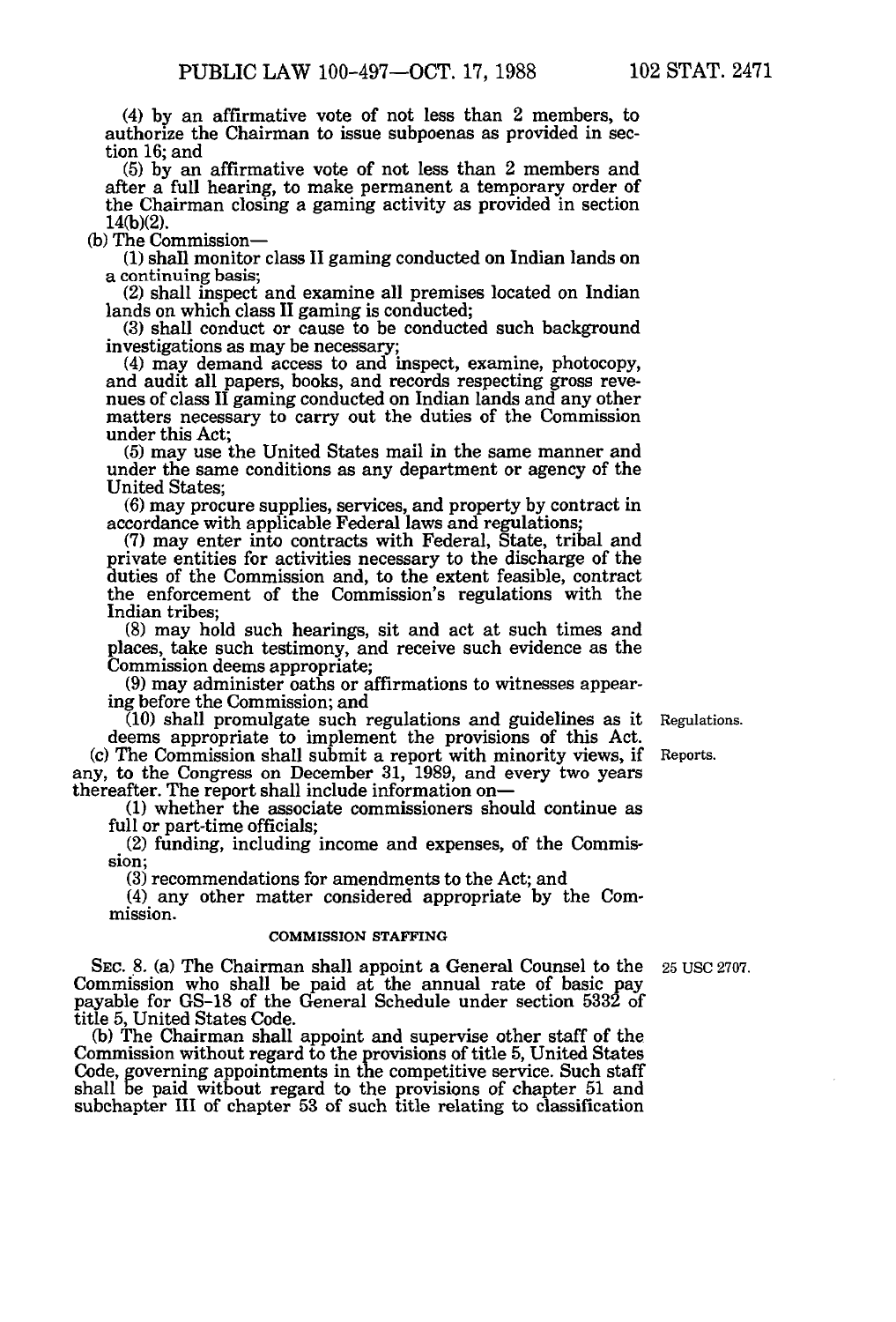and General Schedule pay rates, except that no individual so ap- pointed may receive pay in excess of the annual rate of basic pay payable for GS-17 of the General Schedule under section 5332 of that title.

(c) The Chairman may procure temporary and intermittent services under section 3109(b) of title 5, United States Code, but at rates for individuals not to exceed the daily equivalent of the maximum annual rate of basic pay payable for GS-18 of the General Schedule.

(d) Upon the request of the Chairman, the head of any Federal agency is authorized to detail any of the personnel of such agency to the Commission to assist the Commission in carrying out its duties under this Act, unless otherwise prohibited by law.

(e) The Secretary or Administrator of General Services shall provide to the Commission on a reimbursable basis such administrative support services as the Commission may request.

# **COMMISSION-ACCESS** TO **INFORMATION**

25 USC 2708. SEC. **9.** The Commission may secure from any department or agency of the United States information necessary to enable it to carry out this Act. Upon the request of the Chairman, the head of such department or agency shall furnish such information to the Commission, unless otherwise prohibited by law.

# **INTERIM AUTHORITY TO REGULATE GAMING**

**25 USC 2709. SEC. 10.** Notwithstanding any other provision of this Act, the Secretary shall continue to exercise those authorities vested in the Secretary on the day before the date of enactment of this Act relating to supervision of Indian gaming until such time as the Commission is organized and prescribes regulations. The Secretary shall provide staff and support assistance to facilitate an orderly transition to regulation of Indian gaming by the Commission.

## **TRIBAL GAMING ORDINANCES**

<sup>25</sup>**USC 2710. SEC.** 11. (a)(1) Class I gaming on Indian lands is within the exclusive jurisdiction of the Indian tribes and shall not be subject to the provisions of this Act.

> (2) Any class II gaming on Indian lands shall continue to be within the jurisdiction of the Indian tribes, but shall be subject to the provisions of this Act.

> (b)(1) An Indian tribe may engage in, or license and regulate, class II gaming on Indian lands within such tribe's jurisdiction, if—<br>(A) such Indian gaming is located within a State that permits

such gaming for any purpose by any person, organization or entity (and such gaming is not otherwise specifically prohibited on Indian lands by Federal law), and

(B) the governing body of the Indian tribe adopts an ordinance or resolution which is approved **by** the Chairman.

**A** separate license issued **by** the Indian tribe shall be required for each place, facility, or location on Indian lands at which class **II** gaming is conducted.

(2) The Chairman shall approve any tribal ordinance or resolution concerning the conduct, or regulation of class II gaming on the Indian lands within the tribe's jurisdiction if such ordinance or resolution provides that-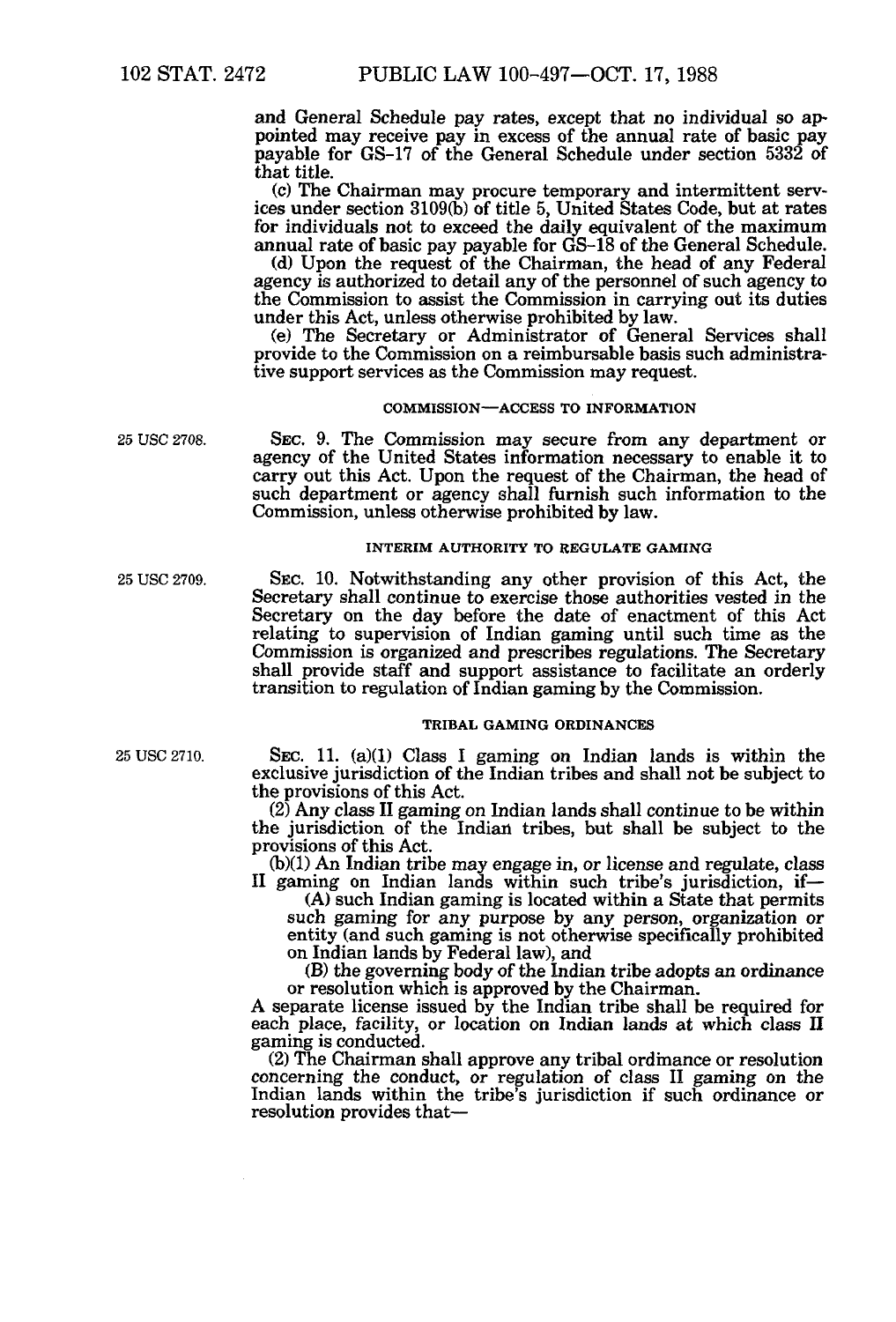(A) except as provided in paragraph (4), the Indian tribe will have the sole proprietary interest and responsibility for the conduct of any gaming activity;

(B) net revenues from any tribal gaming are not to be used for purposes other than-

(i) to fund tribal government operations or programs; (ii) to provide for the general welfare of the Indian tribe and its members;

(iii) to promote tribal economic development;

(iv) to donate to charitable organizations; or

(v) to help fund operations of local government agencies; **(C)** annual outside audits of the gaming, which may be encompassed within existing independent tribal audit systems, will be provided by the Indian tribe to the Commission;

**(D)** all contracts for supplies, services, or concessions for a contract amount in excess of \$25,000 annually (except contracts for professional legal or accounting services) relating to such gaming shall be subject to such independent audits;

**(E)** the construction and maintenance of the gaming facility, and the operation of that gaming is conducted in a manner which adequately protects the environment and the public health and safety; and

(F) there is an adequate system which-

(i) ensures that background investigations are conducted on the primary management officials and key employees of the gaming enterprise and that oversight of such officials and their management is conducted on an ongoing basis; and

(ii) includes-

(I) tribal licenses for primary management officials and key employees of the gaming enterprise with prompt notification to the Commission of the issuance of such licenses;

(II) a standard whereby any person whose prior activities, criminal record, if any, or reputation, habits and associations pose a threat to the public interest or to the effective regulation of gaming, or create or enhance the dangers of unsuitable, unfair, or illegal practices and methods and activities in the conduct of gaming shall not be eligible for employment; and

(III) notification by the Indian tribe to the Commission of the results of such background check before the issuance of any of such licenses.

(3) Net revenues from any class II gaming activities conducted or licensed by any Indian tribe may be used to make per capita payments to members of the Indian tribe only if-

**(A)** the Indian tribe has prepared a plan to allocate revenues to uses authorized by paragraph (2)(B);

(B) the plan is approved by the Secretary as adequate, particularly with respect to uses described in clause **(i)** or (iii) of paragraph (2)(B);

**(C)** the interests of minors and other legally incompetent persons who are entitled to receive any of the per capita payments are protected and preserved and the per capita payments are disbursed to the parents or legal guardian of such minors or legal incompetents in such amounts as may be necessary for the health, education, or welfare, of the minor or other legally

Children and youth.

Law enforcement and crime.

Environmental protection. Safety.

Contracts.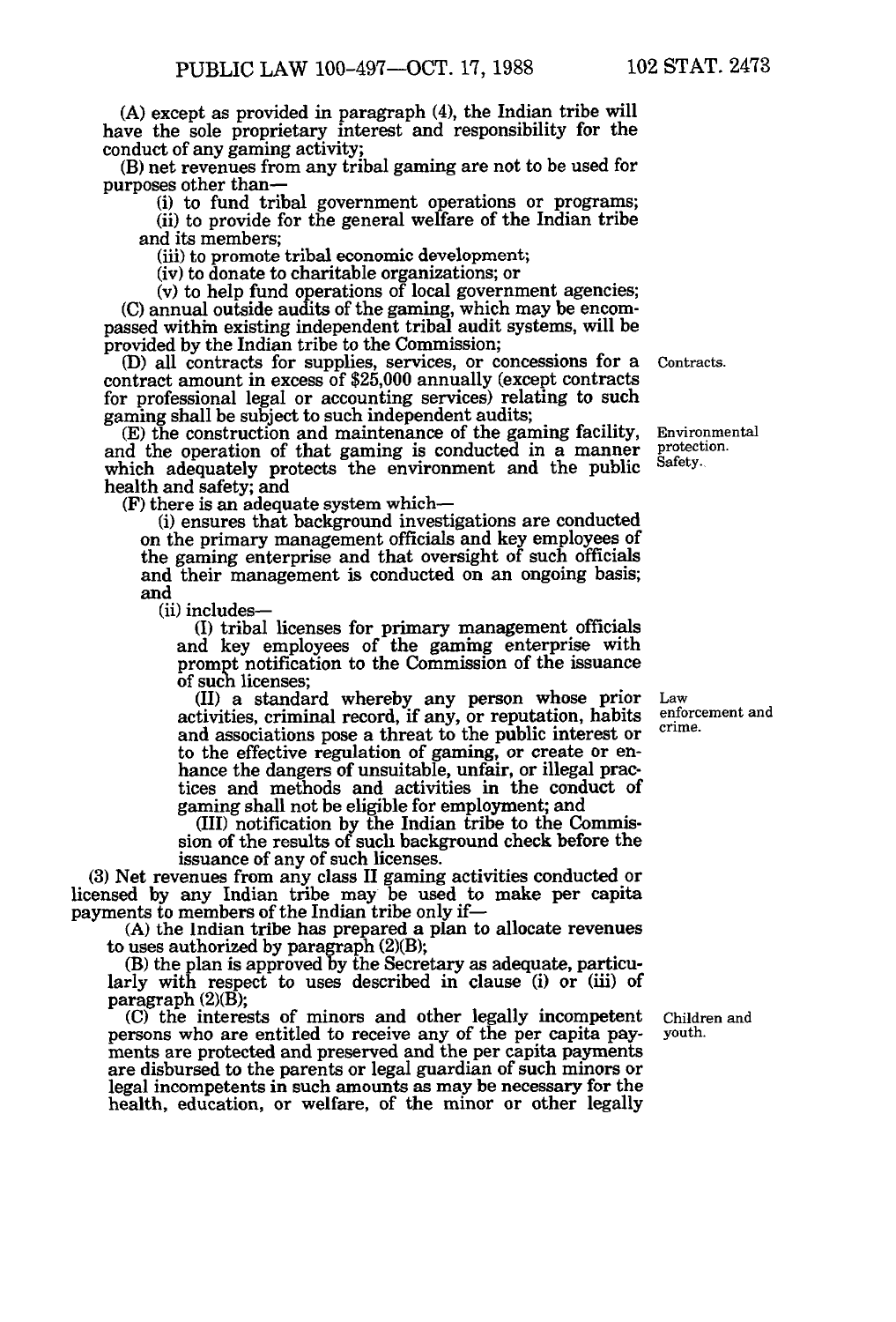incompetent person under a plan approved by the Secretary and the governing body of the Indian tribe; and

Taxes. **(D)** the per capita payments are subject to Federal taxation and tribes notify members of such tax liability when payments are made.

> (4)(A) A tribal ordinance or resolution may provide for the licensing or regulation of class II gaming activities owned by any person<br>or entity other than the Indian tribe and conducted on Indian lands, only if the tribal licensing requirements include the requirements described in the subclauses of subparagraph  $(B)(i)$  and are at least as restrictive as those established by State law governing similar gaming within the jurisdiction of the State within which such Indian lands are located. No person or entity, other than the Indian tribe, shall be eligible to receive a tribal license to own a class II gaming activity conducted on Indian lands within the jurisdiction of the Indian tribe if such person or entity would not be eligible to receive a State license to conduct the same activity within the jurisdiction of the State.

> (B)(i) The provisions of subparagraph **(A)** of this paragraph and the provisions of subparagraphs  $(A)$  and  $(B)$  of paragraph  $(2)$  shall not bar the continued operation of an individually owned class II gaming operation that was operating on September 1, 1986, if-

**(I)** such gaming operation is licensed and regulated by an

by the Commission in accordance with section 13 of the Act,<br>(II) income to the Indian tribe from such gaming is used only<br>for the purposes described in paragraph  $(2)(B)$  of this subsection,<br>(III) not less than 60 percent

the Indian tribe, and

(IV) the owner of such gaming operation pays an appropriate assessment to the National Indian Gaming Commission under<br>section 18(a)(1) for regulation of such gaming.

(ii) The exemption from the application of this subsection provided under this subparagraph may not be transferred to any person or entity and shall remain in effect only so long as the gaming activity remains within the same nature and scope as operated on the date

Federal (iii) Within sixty days of the date of enactment of this Act, the Register,<br>Register, Secretary shall prepare a list of each individually owned gaming<br>publication. operation to which clause (i) applies and shall pu the Federal Register.

(c)(1) The Commission may consult with appropriate law enforcement officials concerning gaming licenses issued by an Indian tribe and shall have thirty days to notify the Indian tribe of any objec- tions to issuance of such license.

(2) If, after the issuance of a gaming license by an Indian tribe, reliable information is received from the Commission indicating that a primary management official or key employee does not meet that a primary management official or key employee does not meet<br>the standard established under subsection  $(b)(2)(F)(ii)(II)$ , the Indian tribe shall suspend such license and, after notice and hearing, may revoke such license.

**(3)** Any Indian tribe which operates a class II gaming activity and which-

(A) has continuously conducted such activity for a period of not less than three years, including at least one year after the date of the enactment of this Act; and

(B) has otherwise complied with the provisions of this section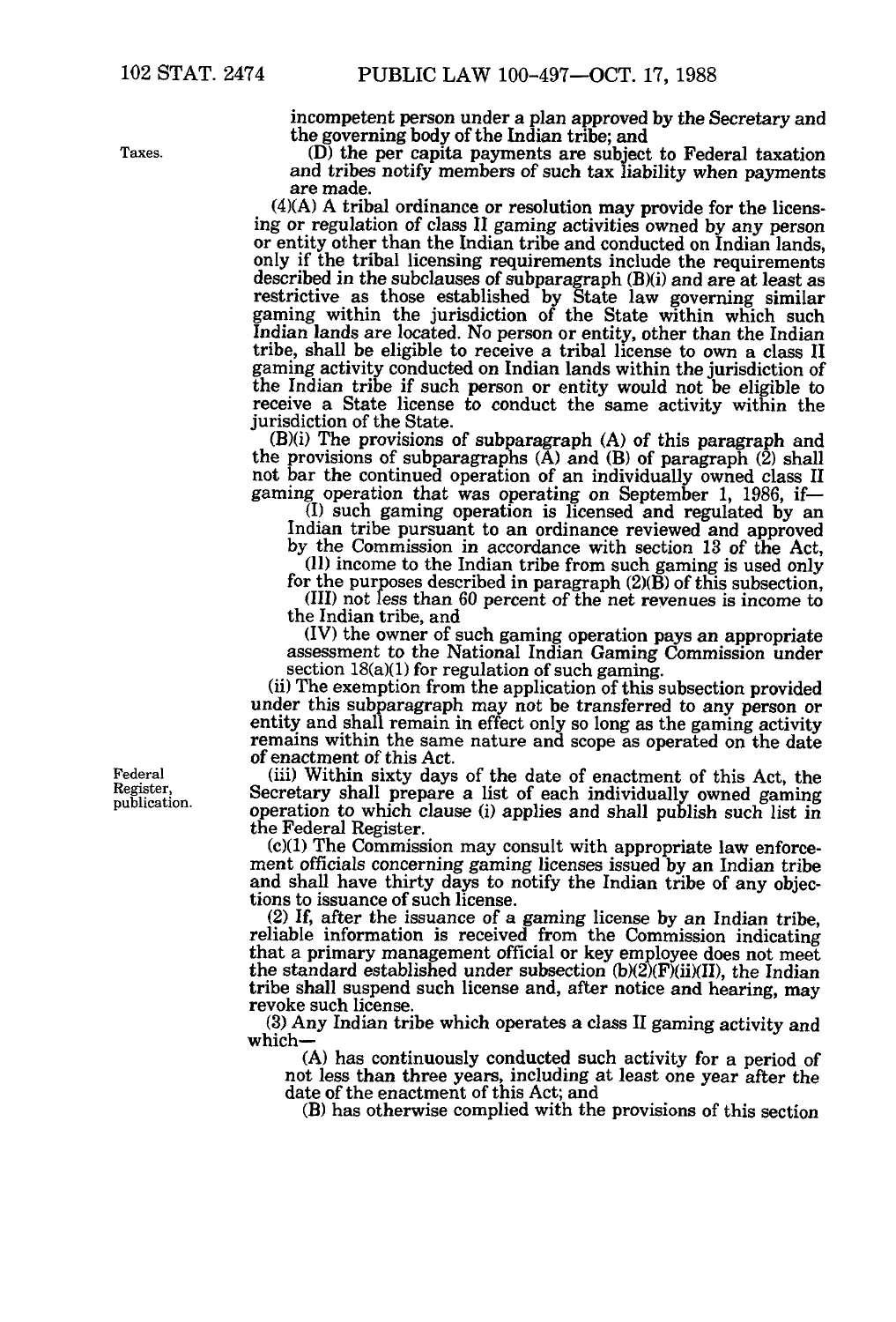may petition the Commission for a certificate of self-regulation. (4) The Commission shall issue a certificate of self-regulation if it determines from available information, and after a hearing if requested by the tribe, that the tribe has—

(A) conducted its gaming activity in a manner which-

(i) has resulted in an effective and honest accounting of all revenues;

(ii) has resulted in a reputation for safe, fair, and honest operation of the activity; and

(iii) has been generally free of evidence of criminal or dishonest activity;

(B) adopted and is implementing adequate systems for-

(i) accounting for all revenues from the activity;

(ii) investigation, licensing, and monitoring of all employ- ees of the gaming activity; and

(iii) investigation, enforcement and prosecution of violations of its gaming ordinance and regulations; and

(C) conducted the operation on a fiscally and economically sound basis.

(5) During any year in which a tribe has a certificate for selfregulation-

(A) the tribe shall not be subject to the provisions of paragraphs (1), (2), (3), and (4) of section 7(b);

(B) the tribe shall continue to submit an annual independent audit as required by section  $11(b)(2)(C)$  and shall submit to the Commission a complete resume on all employees hired and licensed by the tribe subsequent to the issuance of a certificate of self-regulation; and

(C) the Commission may not assess a fee on such activity pursuant to section 18 in excess of one quarter of 1 per centum

 $(6)$  The Commission may, for just cause and after an opportunity for a hearing, remove a certificate of self-regulation by majority vote of its members.

(d)(1) Class III gaming activities shall be lawful on Indian lands only if such activities are—<br>(A) authorized by an ordinance or resolution that—

(i) is adopted by the governing body of the Indian tribe having jurisdiction over such lands,

(ii) meets the requirements of subsection (b), and

(iii) is approved by the Chairman,

(B) located in a State that permits such gaming for any purpose by any person, organization, or entity, and

entered into by the Indian tribe and the State under paragraph (3) that is in effect.

(2)(A) If any Indian tribe proposes to engage in, or to authorize any person or entity to engage in, a class **III** gaming activity on Indian lands of the Indian tribe, the governing body of the Indian tribe shall adopt and submit to the Chairman an ordinance or resolution that meets the requirements of subsection (b).

(B) The Chairman shall approve any ordinance or resolution described in subparagraph (A), unless the Chairman specifically determines that-

(i) the ordinance or resolution was not adopted in compliance with the governing documents of the Indian tribe, or

Law enforcement and crime.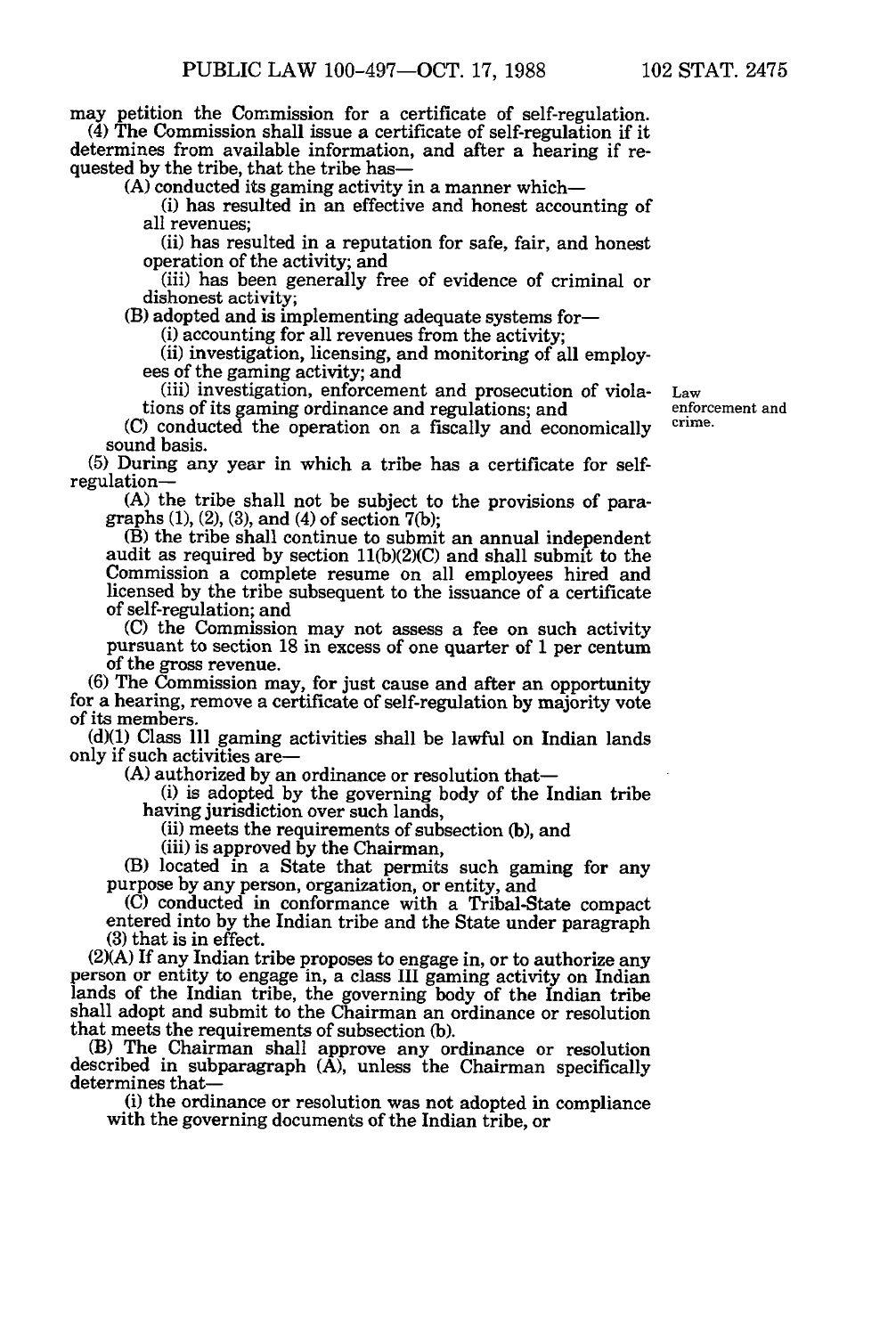(ii) the tribal governing body was significantly and unduly influenced in the adoption of such ordinance or resolution by any person identified in section  $12(e)(1)(D)$ .

Upon the approval of such an ordinance or resolution, the Chairman<br>shall publish in the Federal Register such ordinance or resolution<br>and the order of approval.<br>(C) Effective with the publication under subparagraph (B) of compact entered into under paragraph (3) by the Indian tribe that is<br>in effect.<br>(D)(i) The governing body of an Indian tribe, in its sole discretion

and without the approval of the Chairman, may adopt an ordinance or resolution revoking any prior ordinance or resolution that authorized class III gaming on the Indian lands of the Indian tribe.<br>Such revocation shall render class III gaming illegal on the Indian<br>lands of such Indian tribe.<br>(ii) The Indian tribe shall submit any revocation ordinance

resolution described in clause (i) to the Chairman. The Chairman shall publish such ordinance or resolution in the Federal Register and the revocation provided by such ordinance or resolution shall take effect on the date

(iii) Notwithstanding any other provision of this subsection—<br>(I) any person or entity operating a class III gaming activity<br>pursuant to this paragraph on the date on which an ordinance<br>or resolution described in clause ( for such class III gaming activity is published in the Federal Register may, during the 1-year period beginning on the date on which such revocation ordinance or resolution is published under clause (ii), continue to opera

graph (3) that is in effect, and<br>(II) any civil action that arises before, and any crime that is<br>committed before, the close of such 1-year period shall not be<br>affected by such revocation ordinance or resolution.<br>(3)(A) An

upon which a class III gaming activity is being conducted, or is to be conducted, shall request the State in which such lands are located to enter into negotiations for the purpose of entering into a Tribal-State compact g

Indian tribe, but such compact shall take effect only when notice of<br>approval by the Secretary of such compact has been published by<br>the Secretary in the Federal Register.<br>(C) Any Tribal-State compact negotiated under subp

(i) the application of the criminal and civil laws and regulations of the Indian tribe or the State that are directly related to, and necessary for, the licensing and regulation of such activity; (ii) the allocation of cr

such laws and regulations;

Register, publication. Effective date.

Federal

Federal Register, publication.

Law enforcement and crime.

Federal Register, publication.

Law enforcement and crime.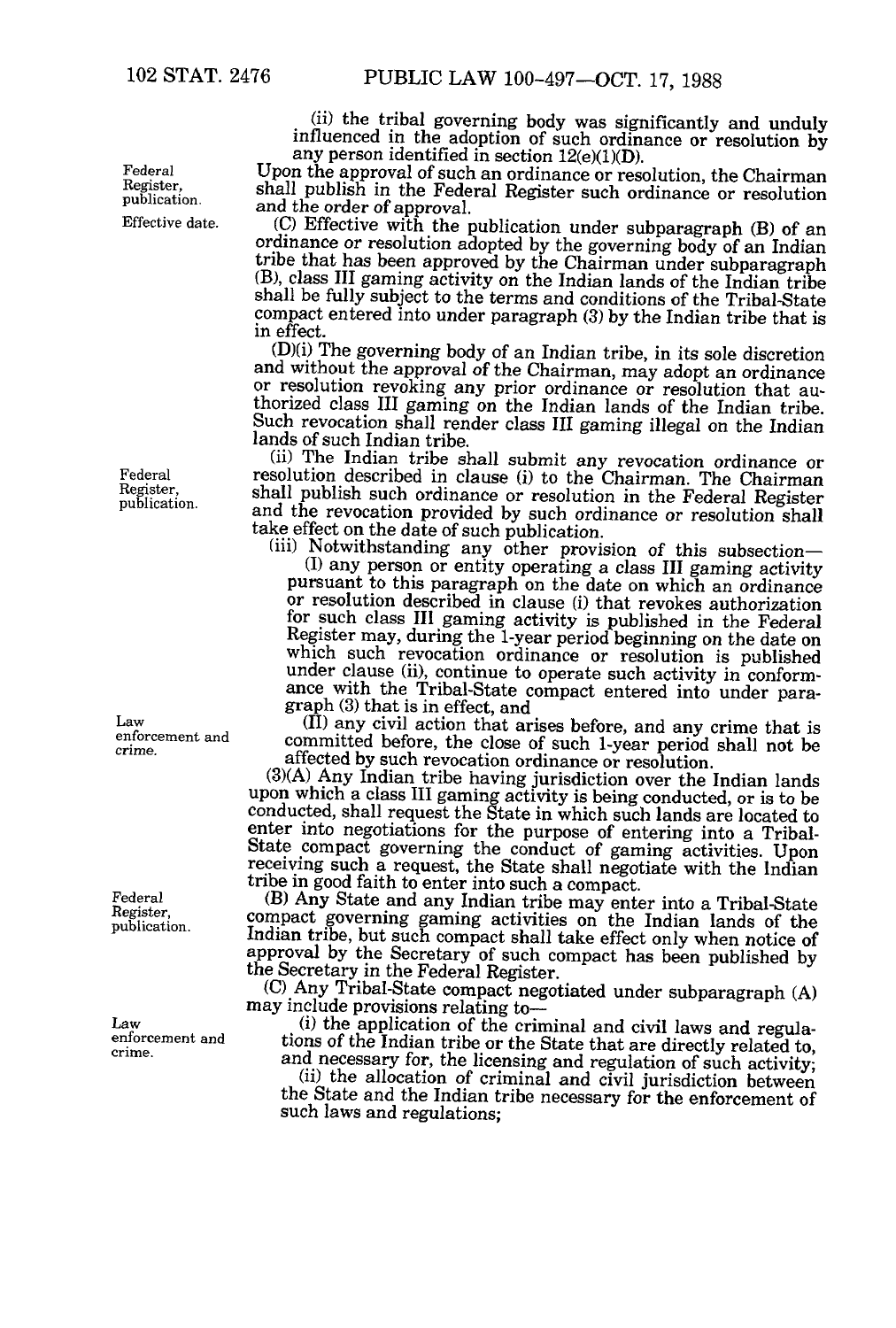(iii) the assessment by the State of such activities in such amounts as are necessary to defray the costs of regulating such activity;<br>(iv) taxation by the Indian tribe of such activity in amounts

(iv) taxation by the Indian tribe of such activity in amounts Taxes. comparable to amounts assessed by the State for comparable activities;

 $(v)$  remedies for breach of contract;<br> $(vi)$  standards for the operation of such activity and mainte-(vi) standards for the operation of such activity and mainte- nance of the gaming facility, including licensing; and

(vii) any other subjects that are directly related to the operation of gaming activities.

(4) Except for any assessments that may be agreed to under State paragraph (3)(C)(iii) of this subsection, nothing in this section shall govern<br>be interpreted as conferring upon a State or any of its political<br>subdivisions authority to impose any tax, fee, charge, or other subdivisions authority to impose any tax, fee, charge, or other assessment upon an Indian tribe or upon any other person or entity authorized by an Indian tribe to engage in a class **III** activity. No State may refuse to e graph  $(3)(A)$  based upon the lack of authority in such State, or its political subdivisions, to impose such a tax, fee, charge, or other assessment.

**(5)** Nothing in this subsection shall impair the right of an Indian tribe to regulate class III gaming on its Indian lands concurrently with the State, except to the extent that such regulation is inconsistent with, or less stringent than, the State laws and regulations made applicable by any Tribal-State compact entered into by the Indian tribe under paragraph (3) that is in effect.<br>
(6) The provisions of section 5 of the Act of January 2, 1951 (64

Stat. 1135) shall not apply to any gaming conducted under a Tribal-State compact that-

(A) is entered into under paragraph **(3)** by a State in which gambling devices are legal, and

(B) is in effect.

(7)(A) The United States district courts shall have jurisdiction Courts **.** U.S. over- -

(i) any cause of action initiated by an Indian tribe arising from the failure of a State to enter into negotiations with the Indian tribe for the purpose of entering into a Tribal-State compact under paragraph **(3)** or to conduct such negotiations in good faith,

(ii) any cause of action initiated by a State or Indian tribe to enjoin a class III gaming activity located on Indian lands and conducted in violation of any Tribal-State compact entered into under paragraph (3) that is in effect, and

(iii) any cause of action initiated by the Secretary to enforce the procedures prescribed under subparagraph  $(B)(vi)$ . the procedures prescribed under subparagraph (B)(vii). (B)(i) An Indian tribe may initiate a cause of action described in

subparagraph (A)(i) only after the close of the 180-day period begin-<br>ning on the date on which the Indian tribe requested the State to ning on the date on which the Indian tribe requested the State to enter into negotiations under paragraph  $(3)(A)$ .<br>(ii) In any action described in subparagraph  $(A)(i)$ , upon the

introduction of evidence by an Indian tribe that-

(I) a Tribal-State compact has not been entered into under paragraph (3), and

(II) the State did not respond to the request of the Indian tribe to negotiate such a compact or did not respond to such request in good faith,

Contracts.

State and local governments.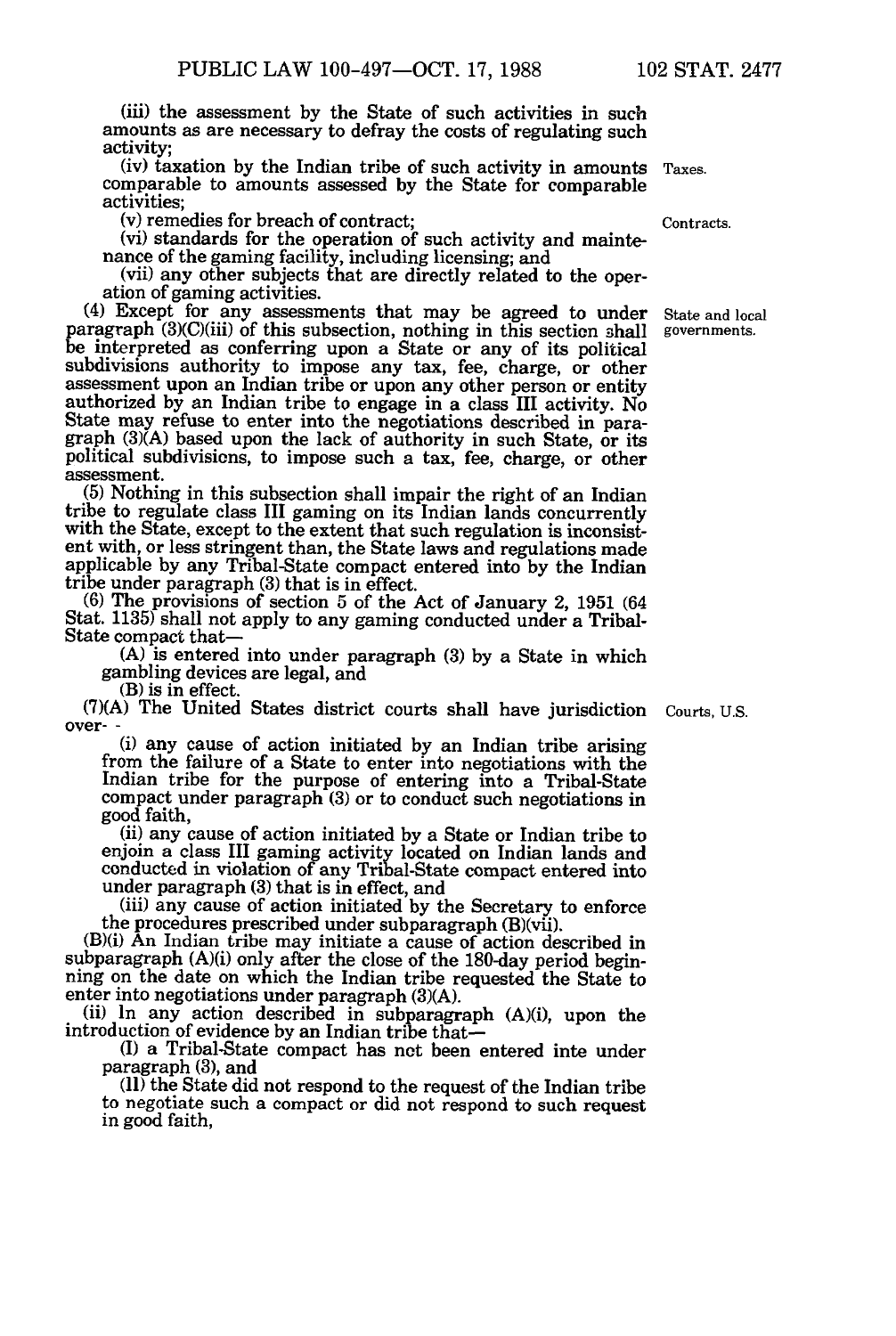the burden of proof shall be upon the State to prove that the State has negotiated with the Indian tribe in good faith to conclude a Tribal-State compact governing the conduct of gaming activities.

(iii) If, in any action described in subparagraph (A)(i), the court finds that the State has failed to negotiate in good faith with the Indian tribe to conclude a Tribal-State compact governing the conduct of gaming activities, the court shall order the State and the Indian Tribe to conclude such a compact within a 60-day period. In determining in such an action whether a State has negotiated in good faith, the court-

(I) may take into account the public interest, public safety, criminality, financial integrity, and adverse economic impacts on existing gaming activities, and

(II) shall consider any demand by the State for direct taxation of the Indian tribe or of any Indian lands as evidence that the State has not negotiated in good faith.

(iv) If a State and an Indian tribe fail to conclude a Tribal-State compact governing the conduct of gaming activities on the Indian lands subject to the jurisdiction of such Indian tribe within the **60** day period provided in the order of a court issued under clause (iii), the Indian tribe and the State shall each submit to a mediator appointed by the court a proposed compact that represents their last best offer for a compact. The mediator shall select from the two proposed compacts the one which best comports with the terms of this Act and any other applicable Federal law and with the findings and order of the court.

(v) The mediator appointed by the court under clause (iv) shall submit to the State and the Indian tribe the compact selected by the mediator under clause (iv).

(vi) If a State consents to a proposed compact during the 60-day period beginning on the date on which the proposed compact is submitted by the mediator to the State under clause (v), the proposed compact shall be treated as a Tribal-State compact entered into under paragraph (3).

(vii) If the State does not consent during the 60-day period described in clause (vi) to a proposed compact submitted by a mediator under clause (v), the mediator shall notify the Secretary and the Secretary shall prescribe, in consultation with the Indian tribe, procedures—<br>(I) which are consistent with the proposed compact selected by

the mediator under clause (iv), the provisions of this Act, and the relevant provisions of the laws of the State, and

(II) under which class III gaming may be conducted on the Indian lands over which the Indian tribe has jurisdiction.

**(8)(A)** The Secretary is authorized to approve any Tribal-State compact entered into between an Indian tribe and a State governing gaming on Indian lands of such Indian tribe.

(B) The Secretary may disapprove a compact described in subparagraph **(A)** only if such compact violates-

(i) any provision of this Act,

(ii) any other provision of Federal law that does not relate to jurisdiction over gaming on Indian lands, or

(iii) the trust obligations of the United States to Indians. **(C)** If the Secretary does not approve or disapprove a compact described in subparagraph **(A)** before the date that is 45 days after the date on which the compact is submitted to the Secretary for approval, the compact shall be considered to have been approved **by**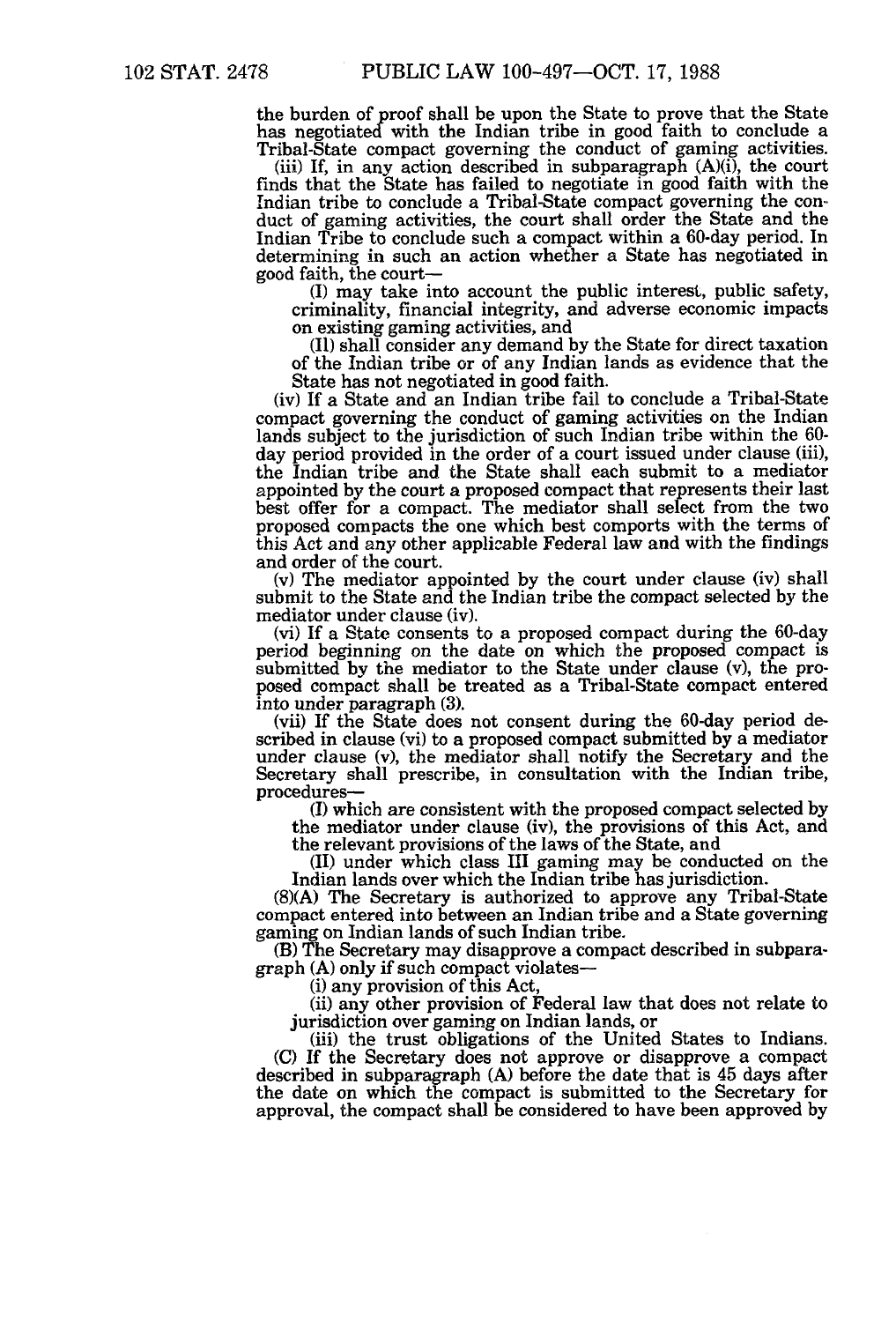the Secretary, but only to the extent the compact is consistent with the provisions of this Act.

(D) The Secretary shall publish in the Federal Register notice of Federal (D) Tribal-State compact that is approved, or considered to have Register any Tribal-State compact that is approved, or considered to have Register,<br>heap approved under this percepant. been approved, under this paragraph.

(9) An Indian tribe may enter into a management contract for the Contracts. operation of a class III gaming activity if such contract has been submitted to, and approved by, the Chairman. The Chairman's review and approval of such contract shall be governed by the provisions of subsections (b), (c), (d),  $(f)$ ,  $(g)$ , and  $(h)$  of section 12.

(e) For purposes of this section, by not later than the date that is **90** days after the date on which any tribal gaming ordinance or resolution is submitted to the Chairman, the Chairman shall approve such ordinance or resolution if it meets the requirements of this section. Any such ordinance or resolution not acted upon at the by the Chairman, but only to the extent such ordinance or resolution is consistent with the provisions of this Act.

## **MANAGEMENT CONTRACTS**

**SEC.** 12. (a)(1) Subject to the approval of the Chairman, an Indian **25 USC 2711.** tribe may enter into a management contract for the operation and management of a class **II** gaming activity that the Indian tribe may engage in under section **11(b)(1),** but, before approving such contract, the Chairman shall require and obtain the following information:

**(A)** the name, address, and other additional pertinent background information on each person or entity (including individuals comprising such entity) having a direct financial interest in, or management responsibility for, such contract, and, in the case of a corporation, those individuals who serve on the board of directors of such corporation and each of its stockholders who hold (directly or indirectly) **10** percent or more of its issued and outstanding stock;

(B) a description of any previous experience that each person listed pursuant to subparagraph **(A)** has had with other gaming contracts with Indian tribes or with the gaming industry generally, including specifically the name and address of any licensing or regulatory agency with which such person has had a contract relating to gaming; and

**(C)** a complete financial statement of each person listed pursuant to subparagraph **(A).**

(2) Any person listed pursuant to paragraph  $(1)(A)$  shall be required to respond to such written or oral questions that the Chair-<br>man may propound in accordance with his responsibilities under this section.

**(3)** For purposes of this Act, any reference to the management contract described in paragraph **(1)** shall be considered to include all collateral agreements to such contract that relate to the gaming activity.

**(b)** The Chairman may approve any management contract entered into pursuant to this section only **if** he determines that it provides at least-

**(1)** for adequate accounting procedures that are maintained, and for verifiable financial reports that are prepared, **by** or for the tribal governing body on a monthly basis;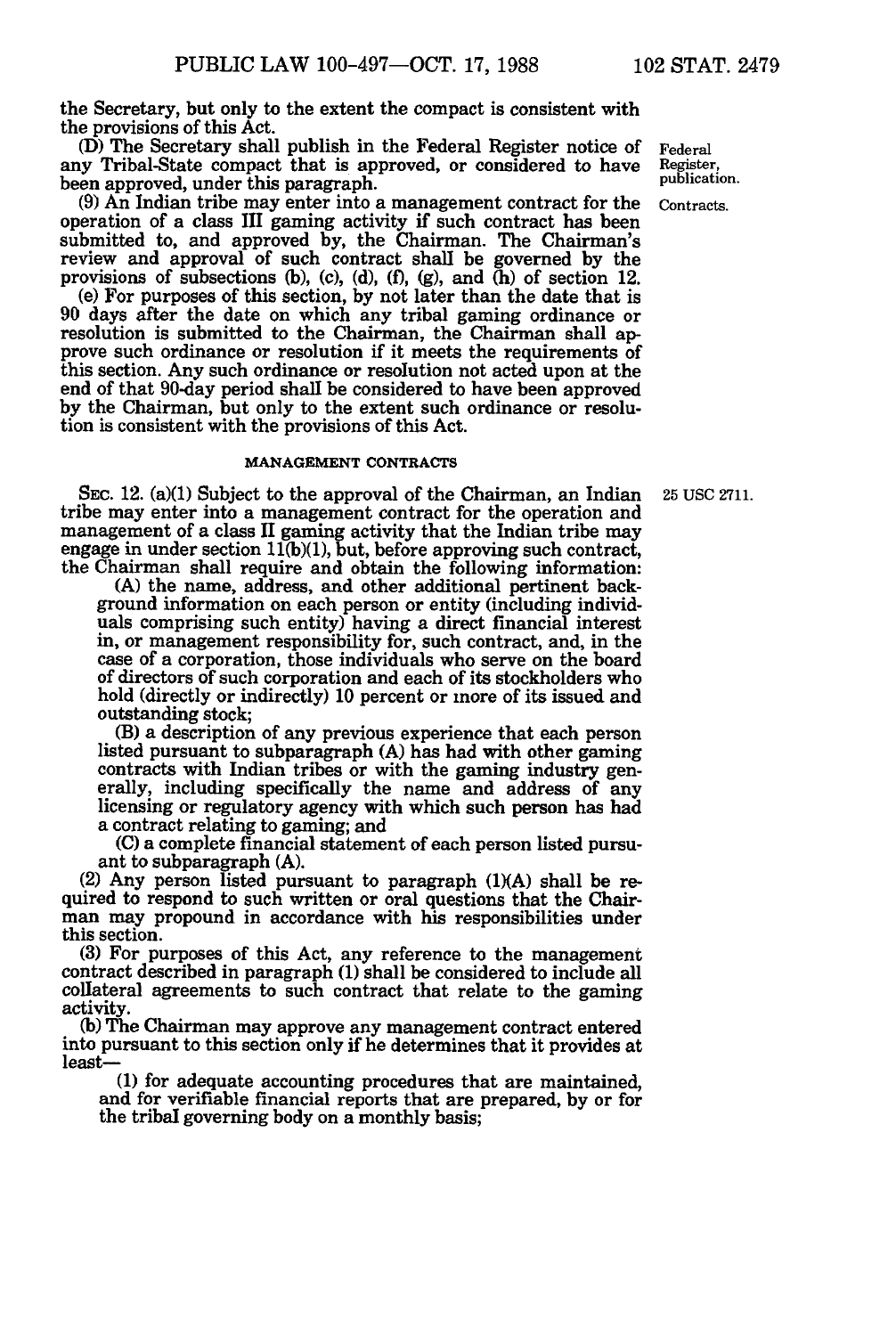(2) for access to the daily operations of the gaming to appro- priate tribal officials who shall also have a right to verify the daily gross revenues and income made from any such tribal gaming activity:

(3) for a minimum guaranteed payment to the Indian tribe that has preference over the retirement of development and construction costs;

(4) for an agreed ceiling for the repayment of development and construction costs; **(5)** for a contract term not to exceed five years, except that,

upon the request of an Indian tribe, the Chairman may authorize a contract term that exceeds five years but does not exceed seven years if the Chairman is satisfied that the capital investment required, and the income projections, for the particular gaming activity require the additional time; and

(6) for grounds and mechanisms for terminating such contract, but actual contract termination shall not require the

approval of the Commission.<br> $(c)(1)$  The Chairman may approve a management contract providing for a fee based upon a percentage of the net revenues of a tribal<br>gaming activity if the Chairman determines that such percentage fee is reasonable in light of surrounding circumstances. Except as otherwise provided in this subsection, such fee shall not exceed **<sup>30</sup>** percent of the net revenues.

(2) Upon the request of an Indian tribe, the Chairman may approve a management contract providing for a fee based upon a percentage of the net revenues of a tribal gaming activity that exceeds 30 percent but not 40 percent *of* the net revenues if the Chairman is satisfied that the capital investment required, and income projections, for such tribal gaming activity require the additional fee requested by the Indian tribe.

**(d)** By no later than the date that is 180 days after the date on which a management contract is submitted to the Chairman for approval, the Chairman shall approve or disapprove such contract on its merits. The Chairman may extend the 180-day period by not more than **90** days if the Chairman notifies the Indian tribe in writing of the reason for the extension. The Indian tribe may bring an action in a United States district court to compel action by the Chairman if a contract has not been approved or disapproved within the period required by this subsection.

(e) The Chairman shall not approve any contract if the Chairman determines that-

(1) any person listed pursuant to subsection  $(a)(1)(A)$  of this section-

**(A)** is an elected member of the governing body of the Indian tribe which is the party to the management contract;

(B) has been or subsequently is convicted of any felony or gaming offense;

(C) has knowingly and willfully provided materially important false statements or information to the Commission or the Indian tribe pursuant to this Act or has refused to respond to questions propounded pursuant to subsection (a)(2); or

**(D)** has been determined to be a person whose prior activities, criminal record if any, or reputation, habits, and associations pose a threat to the public interest or to the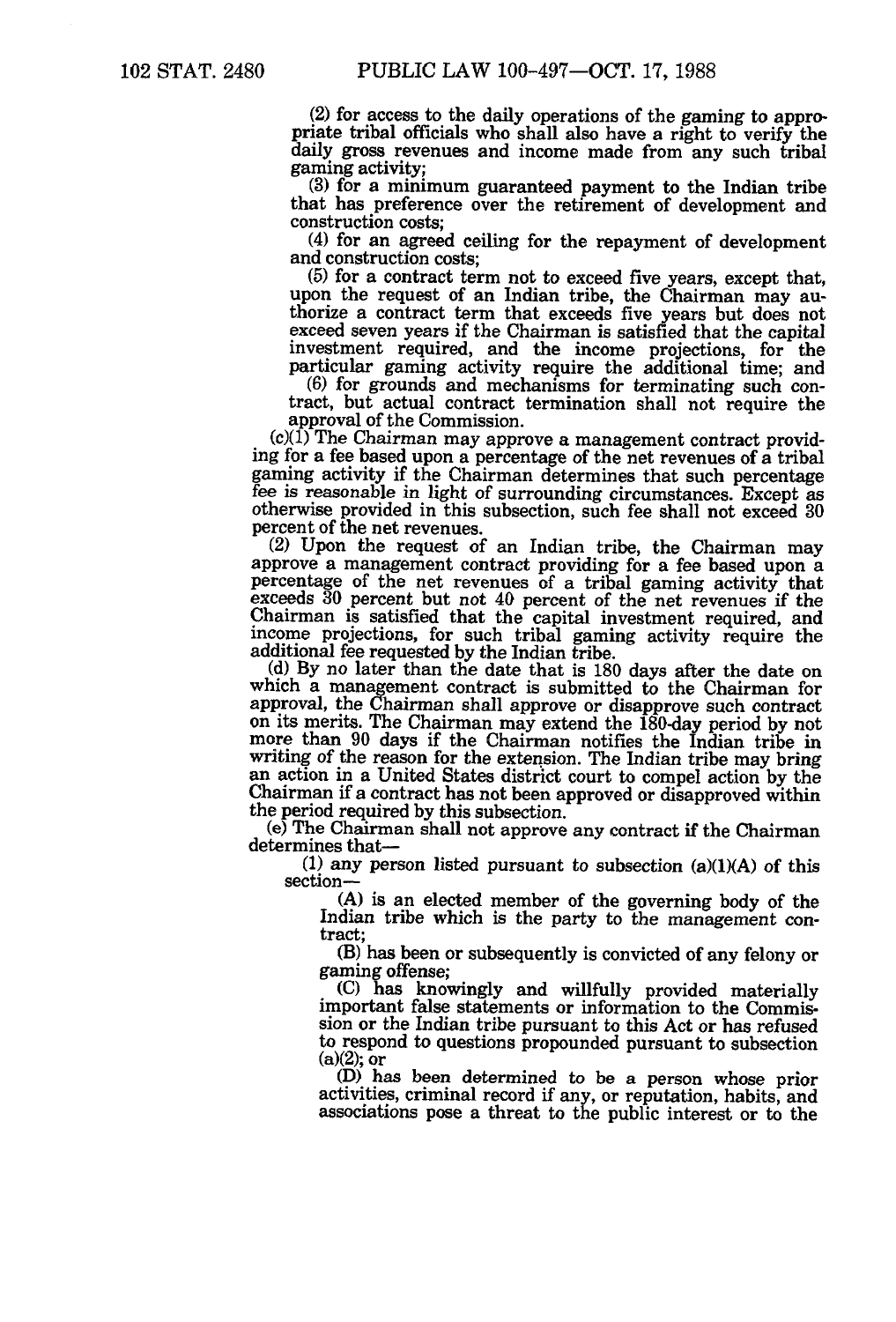effective regulation and control of gaming, or create or enhance the dangers of unsuitable, unfair, or illegal practices, methods, and activities in the conduct of gaming or the carrying on of the business and financial arrangements incidental thereto;

(2) the management contractor has, or has attempted to, unduly interfere or influence for its gain or advantage any decision or process of tribal government relating to the gaming

 $(3)$  the management contractor has deliberately or substantially failed to comply with the terms of the management contract or the tribal gaming ordinance or resolution adopted and approved pursuant to this Act; or

(4) a trustee, exercising the skill and diligence that a trustee is commonly held to, would not approve the contract.

(f) The Chairman, after notice and hearing, shall have the authority to require appropriate contract modifications or may void any contract if he subsequently determines that any of the provisions of this section have been violated.

(g) No management contract for the operation and management of Real property. a gaming activity regulated by this Act shall transfer or, in any other manner, convey any interest in land or other real property, unless specific statutory authority exists and unless clearly specified in writing in said contract.

(h) The authority of the Secretary under section 2103 of the Revised Statutes (25 U.S.C. 81), relating to management contracts regulated pursuant to this Act, is hereby transferred to the Commission.

(i) The Commission shall require a potential contractor to pay a fee to cover the cost of the investigation necessary to reach a determination required in subsection (e) of this section.

#### REVIEW OF **EXISTING ORDINANCES AND CONTRACTS**

**SEC. 13.** (a) As soon as practicable after the organization of the 25 **USC 2712.** Commission, the Chairman shall notify each Indian tribe or management contractor who, prior to the enactment of this Act, adopted an ordinance or resolution authorizing class **II** gaming or class III gaming or entered into a management contract, that such ordinance, resolution, or contract, including all collateral agreements relating to the gaming activity, must be submitted for his review within **60** days of such notification. Any activity conducted under such ordinance, resolution, contract, or agreement shall be valid under this Act, or any amendment made **by** this Act, unless disapproved under this section.

(b)(1) By no later than the date that is 90 days after the date on which an ordinance or resolution authorizing class II gaming or class III gaming is submitted to the Chairman pursuant to subsection (a), the Chairman shall review such ordinance or resolution to determine if it conforms to the requirements of section **11(b)** of this Act.

(2) If the Chairman determines that an ordinance or resolution submitted under subsection (a) conforms to the requirements of section 11(b), the Chairman shall approve it.

(3) If the Chairman determines that an ordinance or resolution submitted under subsection (a) does not conform to the requirements of section 11(b), the Chairman shall provide written notification of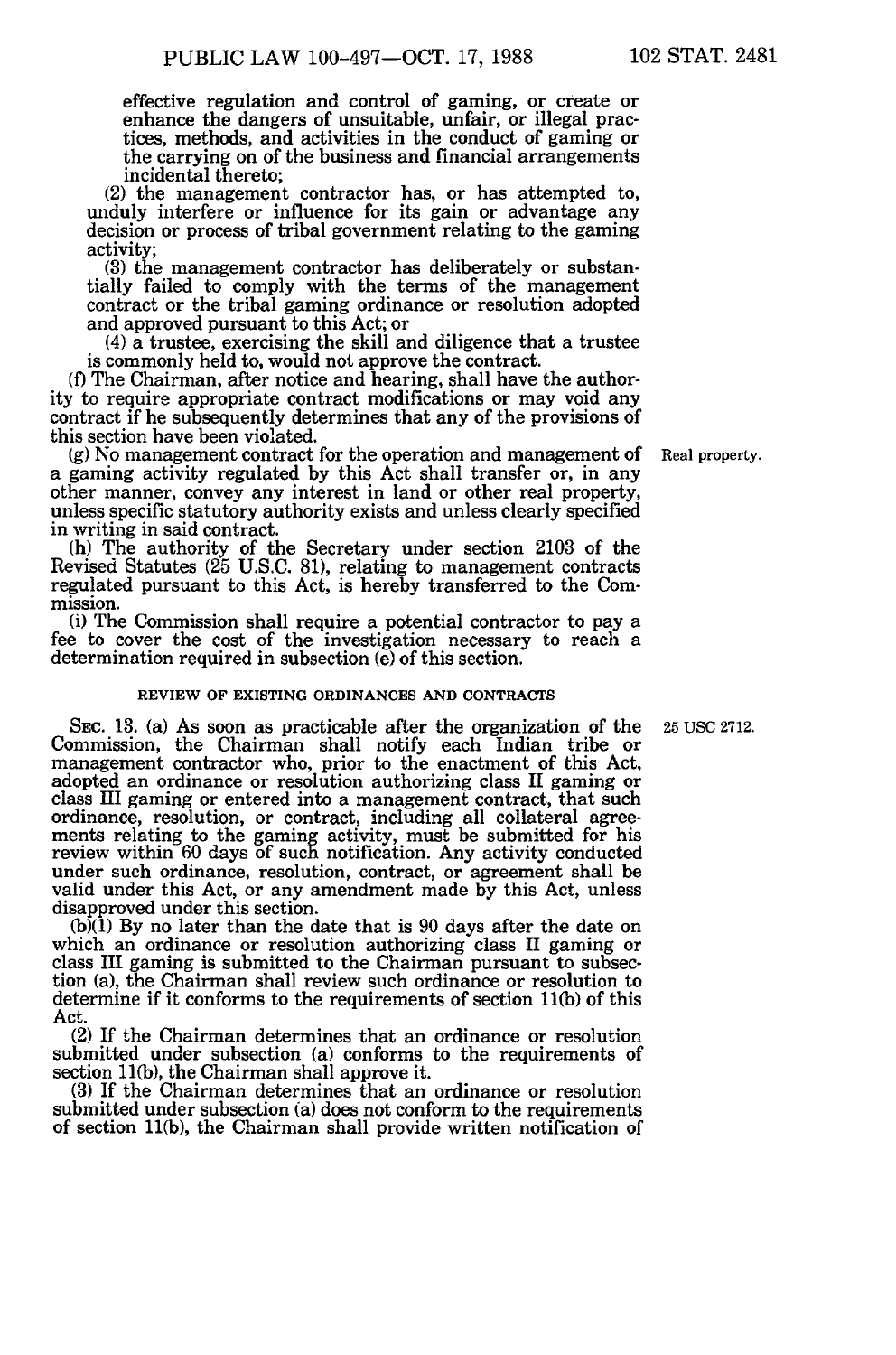necessary modifications to the Indian tribe which shall have not more than 120 days to bring such ordinance or resolution into

 $(c)(1)$  Within 180 days after the submission of a management contract, including all collateral agreements, pursuant to subsection (a), the Chairman shall subject such contract to the requirements and process of section 12.

(2) If the Chairman determines that a management contract submitted under subsection (a), and the management contractor under such contract, meet the requirements of section 12, the Chairman shall approve the management contract.

(3) If the Chairman determines that a contract submitted under subsection (a), or the management contractor under a contract submitted under subsection (a), does not meet the requirements of section 12, the Chairman shall provide written notification to the parties to such contract of necessary modifications and the parties shall have not more than 120 days to come into compliance. If a management contract has been approved by the Secretary prior to the date of enactment of this Act, the parties shall have not more than 180 days after notification of necessary modifications to come into compliance.

## CIVIL **PENALTIES**

**25 USC 2713. SEC.** 14. (a)(1) Subject to such regulations as may be prescribed **by** the Commission, the Chairman shall have authority to levy and collect appropriate civil fines, not to exceed **\$25,000** per violation, against the tribal operator of an Indian game or a management contractor engaged in gaming for any violation of any provision of this Act, any regulation prescribed **by** the Commission pursuant to this Act, or tribal regulations, ordinances, or resolutions approved under section 11 or **13.**

Regulations. (2) The Commission shall, by regulation, provide an opportunity for an appeal and hearing before the Commission on fines levied and collected by the Chairman.

(3) Whenever the Commission has reason to believe that the tribal in activities regulated by this Act, by regulations prescribed under this Act, or by tribal regulations, ordinances, or resolutions, ap- proved under section 11 or 13, that may result in the imposition of a fine under subsection (a)(1), the permanent closure of such game, or the modification or termination of any management contract, the Commission shall provide such tribal operator or management contractor with a written complaint stating the acts or omissions which form the basis for such belief and the action or choice of action being considered by the Commission. The allegation shall be set forth in common and concise language and must specify the statutory or regulatory provisions alleged to have been violated, but may not consist merely of allegations stated in statutory or regulatory language.

(b)(1) The Chairman shall have power to order temporary closure of an Indian game for substantial violation of the provisions of this Act, of regulations prescribed by the Commission pursuant to this Act, or of tribal regulations, ordinances, or resolutions approved under section 11 or 13 of this Act.

(2) Not later than thirty days after the issuance by the Chairman of an order of temporary closure, the Indian tribe or management contractor involved shall have a right to a hearing before the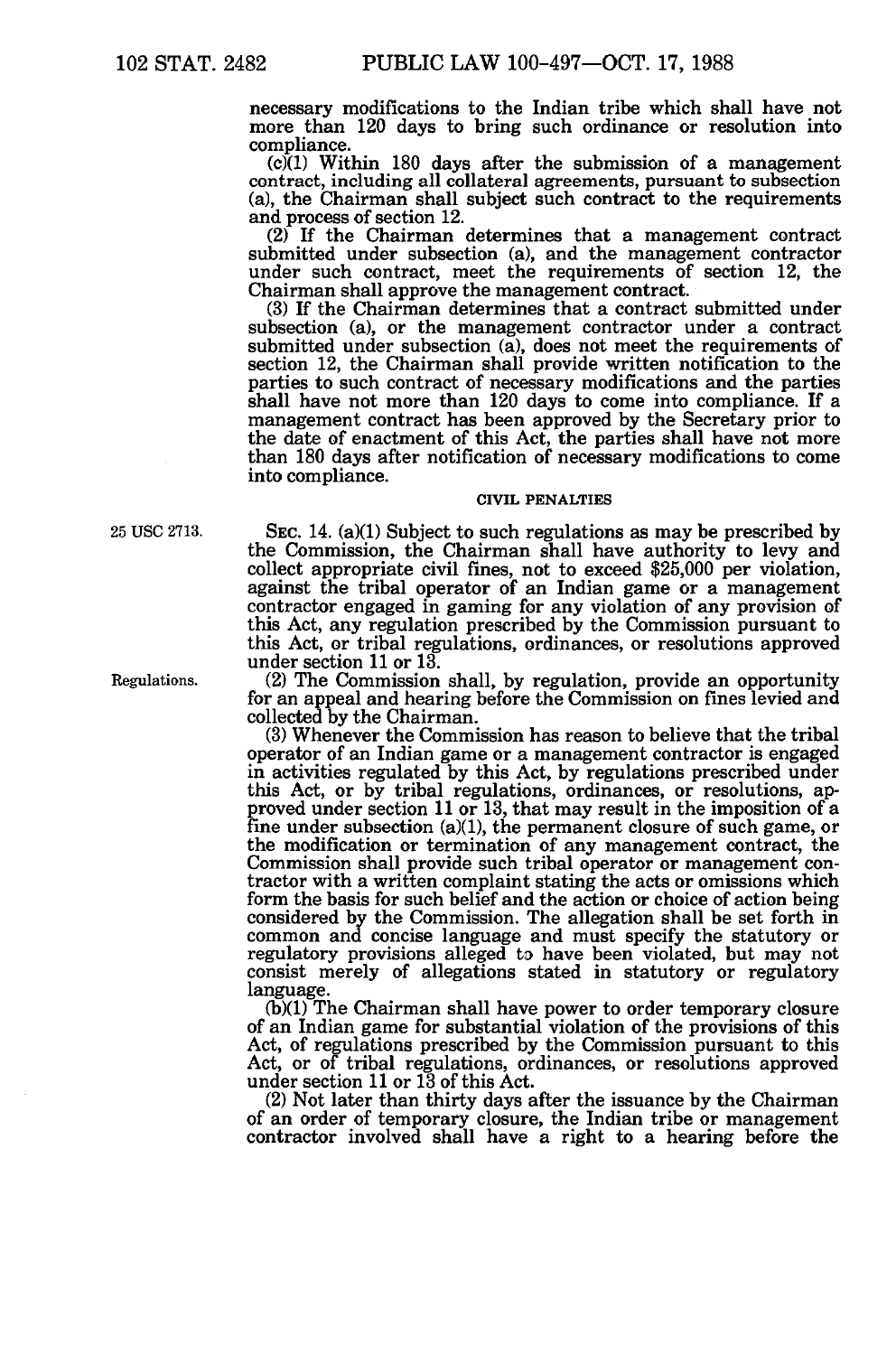Commission to determine whether such order should be made permanent or dissolved. Not later than sixty days following such hearing, the Commission shall, by a vote of not less than two of its members, decide whether to order a permanent closure of the gaming operation.

(c) A decision of the Commission to give final approval of a fine levied by the Chairman or to order a permanent closure pursuant to this section shall be appealable to the appropriate Federal district court pursuant to chapter **7** of title 5, United States Code.

**(d)** Nothing in this Act precludes an Indian tribe from exercising regulatory authority provided under tribal law over a gaming establishment within the Indian tribe's jurisdiction **if** such regulation is not inconsistent with this Act or with any rules or regulations adopted by the Commission.

# **JUDICIAL** REVIEW

**SEC.** 15. Decisions made by the Commission pursuant to sections 25 Usc 2714. 11, 12, 13, and 14 shall be final agency decisions for purposes of appeal to the appropriate Federal district court pursuant to chapter 7 of title 5, United States Code.

#### **SUBPOENA AND DEPOSITION AUTHORITY**

SEC. **16.** (a) **By** a vote of not less than two members, the Commis- **25 Usc 2715.** sion shall have the power to require **by** subpoena the attendance and testimony of witnesses and the production of all books, papers, and documents relating to any matter under consideration or investigation. Witnesses so summoned shall be paid the same fees and mileage that are paid witnesses in the courts of the United States.

**(b)** The attendance of witnesses and the production of books, papers, and documents, may be required from any place in the United States at any designated place of hearing. The Commission may request the Secretary to request the Attorney General to bring an action to enforce any subpoena under this section.

(c) Any court of the United States within the jurisdiction of which an inquiry is carried on may, in case of contumacy or refusal to obey a subpoena for any reason, issue an order requiring such person to appear before the Commission (and produce books, papers, or documents as so ordered) and give evidence concerning the matter in question and any failure to obey such order of the court may be punished **by** such court as a contempt thereof.

**(d) A** Commissioner may order testimony to be taken **by** deposition in any proceeding or investigation pending before the Commission at any stage of such proceeding or investigation. Such depositions may be taken before any person designated **by** the Commission and having power to administer oaths. Reasonable notice must first be given to the Commission in writing by the party or his atterney proposing to take such deposition, and, in cases in which a Commissioner proposes to take a deposition, reasonable notice must be given. The notice shall state the name of the witness and the time and place of the taking of his deposition. Any person may be compelled to appear and depose, and to produce books, papers, or documents, in the same manner as witnesses may be compelled to appear and testify and produce like documentary evidence before the Commission, as hereinbefore provided.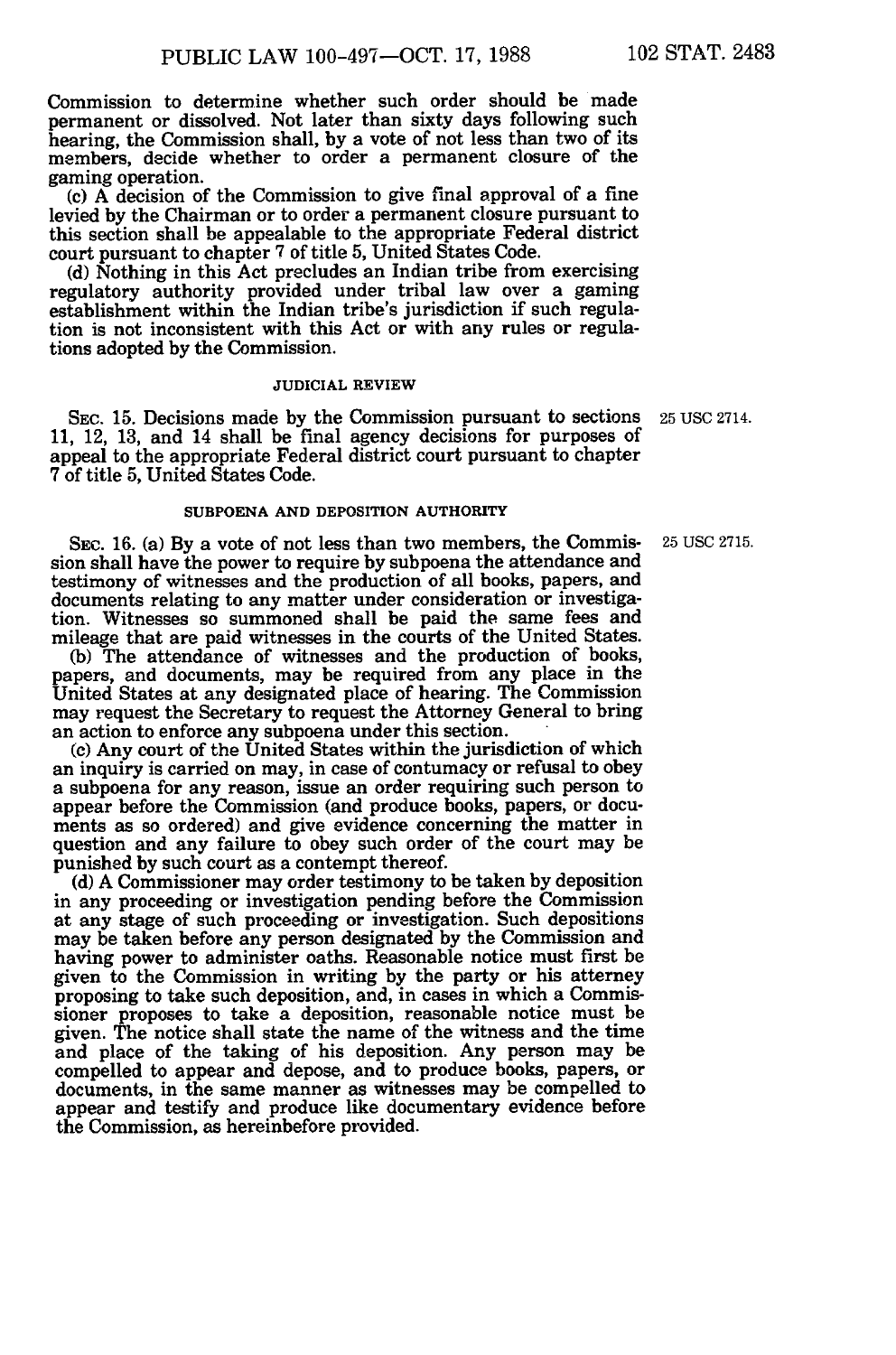(e) Every person deposing as herein provided shall be cautioned and shall be required to swear (or affirm, if he so requests) to testify to the whole truth, and shall be carefully examined. His testimony shall be reduced to writing by the person taking the deposition, or under his direction, and shall, after it has been reduced to writing, be subscribed by the deponent. **All** depositions shall be promptly filed with the Commission.

**(f)** Witnesses whose depositions are taken as authorized in this section, and the persons taking the same, shall severally be entitled to the same fees as are paid for like services in the courts of the United States.

# Law INVESTIGATIVE POWERS

SEC. 17. (a) Except as provided in subsection (b), the Commission Example in shall preserve any and all information received pursuant to this Act  $\frac{1}{25}$  as confidential pursuant to the provisions of paragraphs (4) and (7) **25 Usc 2716.** as confidential pursuant to the provisions of paragraphs (4) and **(7)** of section **552(b)** of title **5,** United States Code.

> **(b)** The Commission shall, when such information indicates a violation of Federal, State, or tribal statutes, ordinances, or resolutions, provide such information to the appropriate law enforcement officials.

> (c) The Attorney General shall investigate activities associated with gaming authorized **by** this Act which may be a violation of Federal law.

#### COMMISSION **FUNDING**

**25 USC 2717.** SEC. **18.** (a)(1) The Commission shall establish a schedule of fees to be paid to the Commission annually **by** each class II gaming activity that is regulated **by** this Act.

**(2)(A)** The rate of the fees imposed under the schedule established under paragraph **(1)** shall be-

(i) no less than **0.5** percent nor more than **2.5** percent of the first **\$1,500,000,** and

(ii) no more than 5 percent of amounts in excess of the first  $$1,500,000$ ,

**\$1,500,000,** of the gross revenues from each activity regulated **by** this Act.

(B) The total amount of all fees imposed during any fiscal year under the schedule established under paragraph **(1)** shall not exceed **\$1,500,000. (3)** The Commission, **by** a vote of not less than two of its members,

shall annually adopt the rate of the fees authorized **by** this section which shall be payable to the Commission on a quarterly basis.

(4) Failure to pay the fees imposed under the schedule established under paragraph **(1)** shall, subject to the regulations of the Commission, be grounds for revocation of the approval of the Chairman of any license, ordinance, or resolution required under this Act for the operation of gaming. **(5)** To the extent that revenue derived from fees imposed under

the schedule established under paragraph **(1)** are not expended or committed at the close of any fiscal year, such surplus funds shall be credited to each gaming activity on a pro rata basis against such fees

imposed for the succeeding year. (6) For purposes of this section, gross revenues shall constitute the annual total amount of money wagered, less any amounts paid out as prizes or paid for prizes awarded and less allowance for amortization of capital expenditures for structures.

enforcement and

Classified<br>information.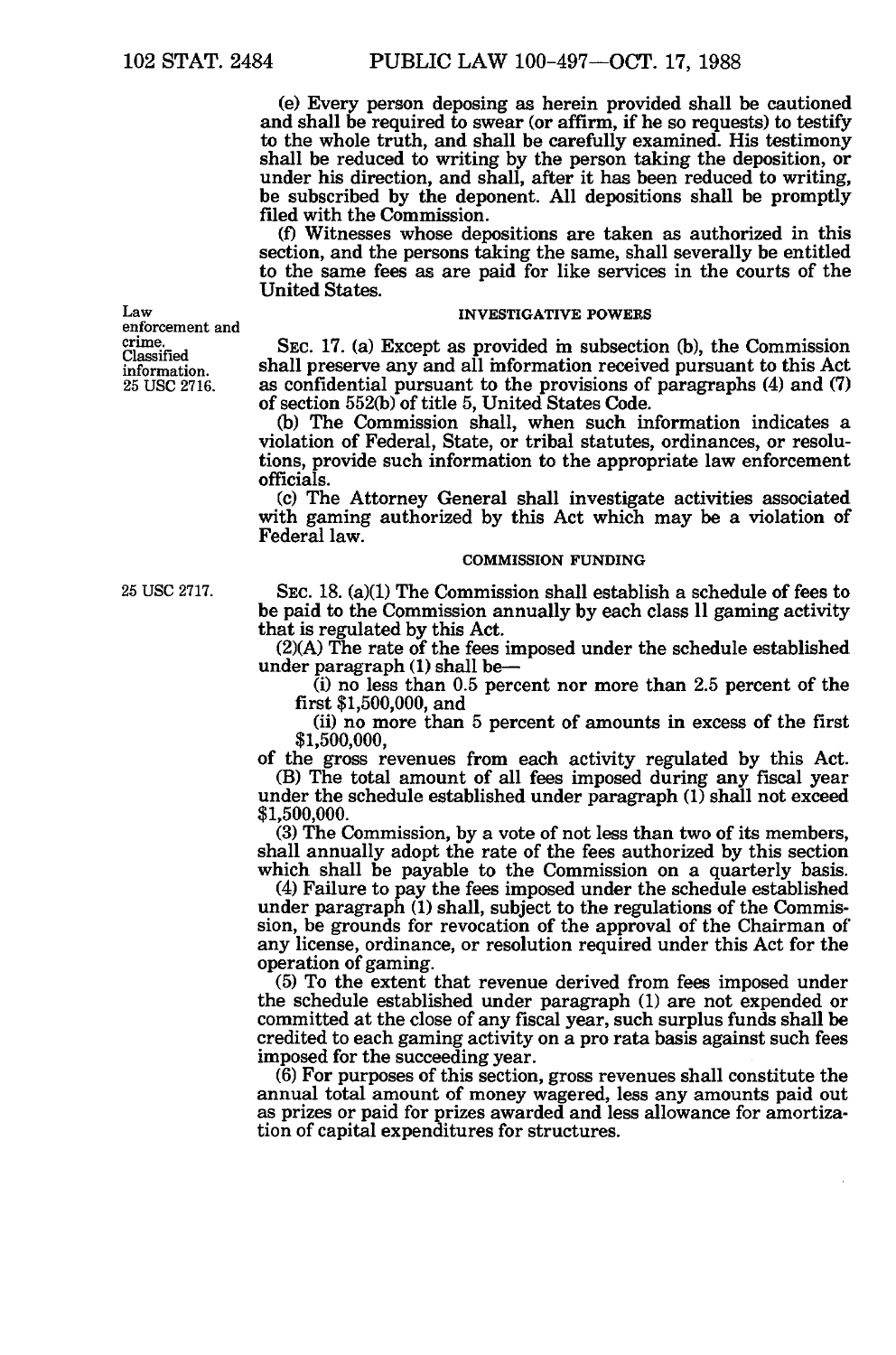(b)(1) The Commission, in coordination with the Secretary and in conjunction with the fiscal year of the United States, shall adopt an annual budget for the expenses and operation of the Commission.

(2) The budget of the Commission may include a request for appropriations, as authorized by section 19, in an amount equal the amount of funds derived from assessments authorized by subsection (a) for the fiscal year preceding the fiscal year for which the appropriation request is made.

(3) The request for appropriations pursuant to paragraph (2) shall be subject to the approval of the Secretary and shall be included as a part of the budget request of the Department of the Interior.

# **AUTHORIZATION OF APPROPRIATIONS**

**SEC. 19.** (a) Subject to the provisions of section **18,** there are hereby **25 USC 2718.** authorized to be appropriated such sums as may be necessary for the operation of the Commission.

**(b)** Notwithstanding the provisions of section **18,** there are hereby authorized to be appropriated not to exceed \$2,000,000 to fund the operation of the Commission for each of the fiscal years beginning October 1, 1988, and October 1, 1989.

# **GAMING ON LANDS ACQUIRED AFTER ENACTMENT** OF **THIS ACT**

**SEC.** 20. (a) Except as provided in subsection **(b),** gaming regulated 25 **USC 2719. by** this Act shall not be conducted on lands acquired **by** the Secretary in trust for the benefit of an Indian tribe after the date of enactment of this Act unless-

**(1)** such lands are located within or contiguous to the boundaries of the reservation of the Indian tribe on the date of enactment of this Act; or

(2) the Indian tribe has no reservation on the date of enactment of this Act and-

(A) such lands are located in Oklahoma and-<br>
Oklahoma.

(i) are within the boundaries of the Indian tribe's former reservation, as defined **by** the Secretary, or (ii) are contiguous to other land held in trust or restricted status **by** the United States for the Indian tribe in Oklahoma; or

(B) such lands are located in a State other than Oklahoma and are within the Indian tribe's last recognized reservation within the State or States within which such Indian tribe is presently located.

**(b)(1)** Subsection (a) will not apply when-

**(A)** the Secretary, after consultation with the Indian tribe and appropriate State and local officials, including officials of other nearby Indian tribes, determines that a gaming establishment on newly acquired lands would be in the best interest of the Indian tribe and its members, and would not be detrimental to the surrounding community, but only if the Governor of the State in which the gaming activity is to be conducted concurs in the Secretary's determination; or

 $(B)$  lands are taken into trust as part of-

(i) a settlement of a land claim, Claims.

(ii) the initial reservation of an Indian tribe acknowledged by the Secretary under the Federal acknowledgment process, or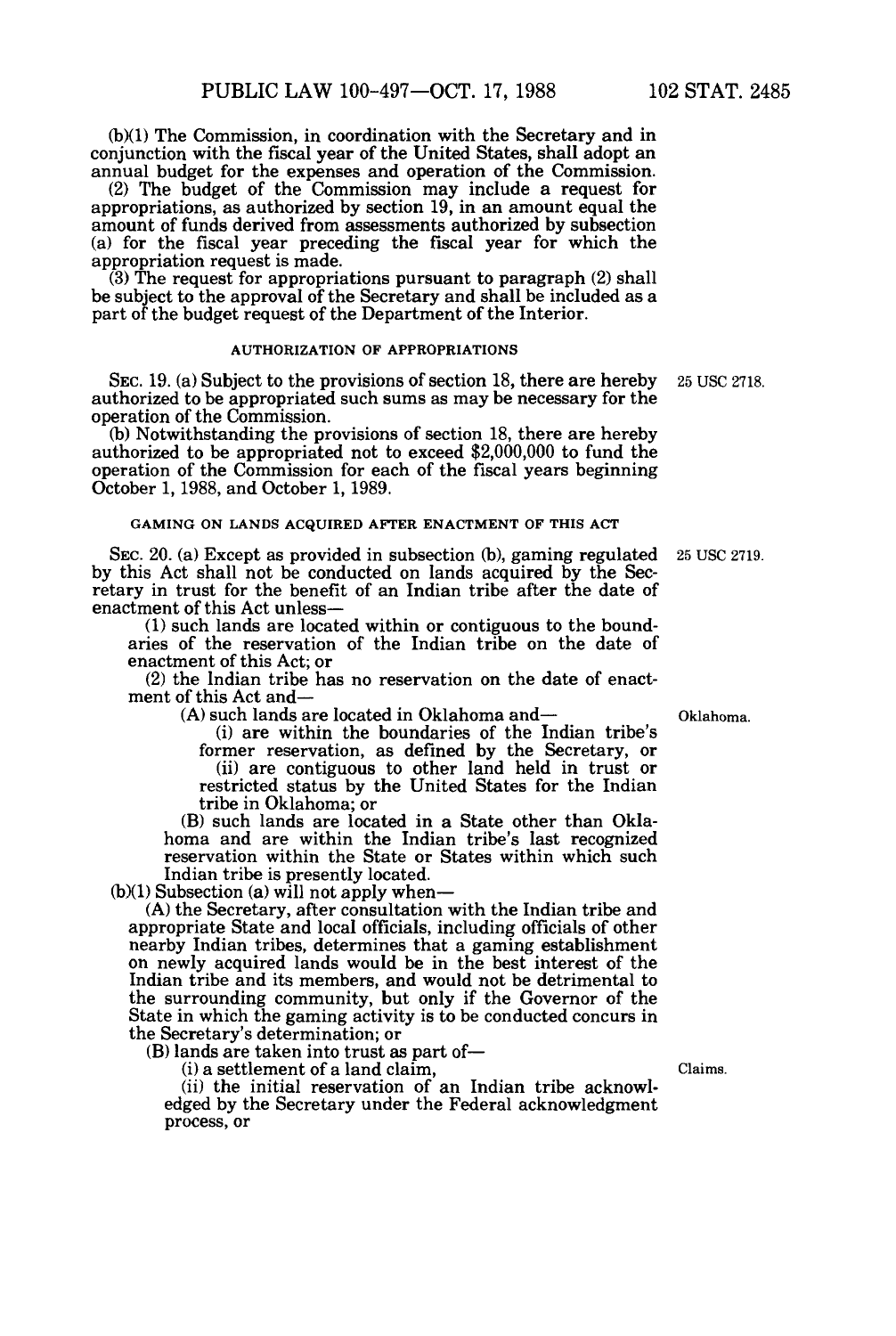(iii) the restoration of lands for an Indian tribe that is restored to Federal recognition.

 $(2)$  Subsection (a) shall not apply to-

(A) any lands involved in the trust petition of the St. Croix Chippewa Indians of Wisconsin that is the subject of the action filed in the United States District Court for the District of Columbia entitled St. Croix Chippewa Indians of Wisconsin v. United States, Civ. No. 86-2278, or

(B) the interests of the Miccosukee Tribe of Indians of Florida in approximately 25 contiguous acres of land, more or less, in Dade County, Florida, located within one mile of the intersection of State Road Numbered 27 (also known as Krome Avenue) and the Tamiami Trail.

(3) Upon request of the governing body of the Miccosukee Tribe of Indians of Florida, the Secretary shall, notwithstanding any other provision of law, accept the transfer by such Tribe to the Secretary of the interests of such Tribe in the lands described in paragraph (2)(B) and the Secretary shall declare that such interests are held in trust **by** the Secretary for the benefit of such Tribe and that such interests are part of the reservation of such Tribe under sections 5 and **7** of the Act of June 18, 1934 (48 Stat. 985; 25 U.S.C. 465, 467), subject to any encumbrances and rights that are held at the time of Federal such transfer by any person or entity other than such Tribe. The Register, Secretary shall publish in the Eodoral Begister the legal description Register, Secretary shall publish in the Federal Register the legal description publication. of any lands that are declared held in trust by the Secretary under this paragraph.

> (c) Nothing in this section shall affect or diminish the authority and responsibility of the Secretary to take land into trust.

> (d)(1) The provisions of the Internal Revenue Code of 1986 (including sections 1441, 3402(q), 6041, and 60501, and chapter 35 of such Code) concerning the reporting and withholding of taxes with respect to the winnings from gaming or wagering operations shall apply to Indian gaming operations conducted pursuant to this Act, or under a Tribal-State compact entered into under section  $11(d)(3)$ that is in effect, in the same manner as such provisions apply to State gaming and wagering operations.

> (2) The provisions of this subsection shall apply notwithstanding any other provision of law enacted before, on, or after the date of enactment of this Act unless such other provision of law specifically cites this subsection.

# **DISSEMINATION OF INFORMATION**

25 USC 2720. **SEC.** 21. Consistent with the requirements of this Act, sections 1301, 1302, 1303 and 1304 of title 18, United States Code, shall not apply to any gaming conducted by an Indian tribe pursuant to this Act.

### **SEVERABILITY**

25 USC 2721. **SEC.** 22. In the event that any section or provision of this Act, or amendment made by this Act, is held invalid, it is the intent of Congress that the remaining sections or provisions of this Act, and amendments made by this Act, shall continue in full force and effect.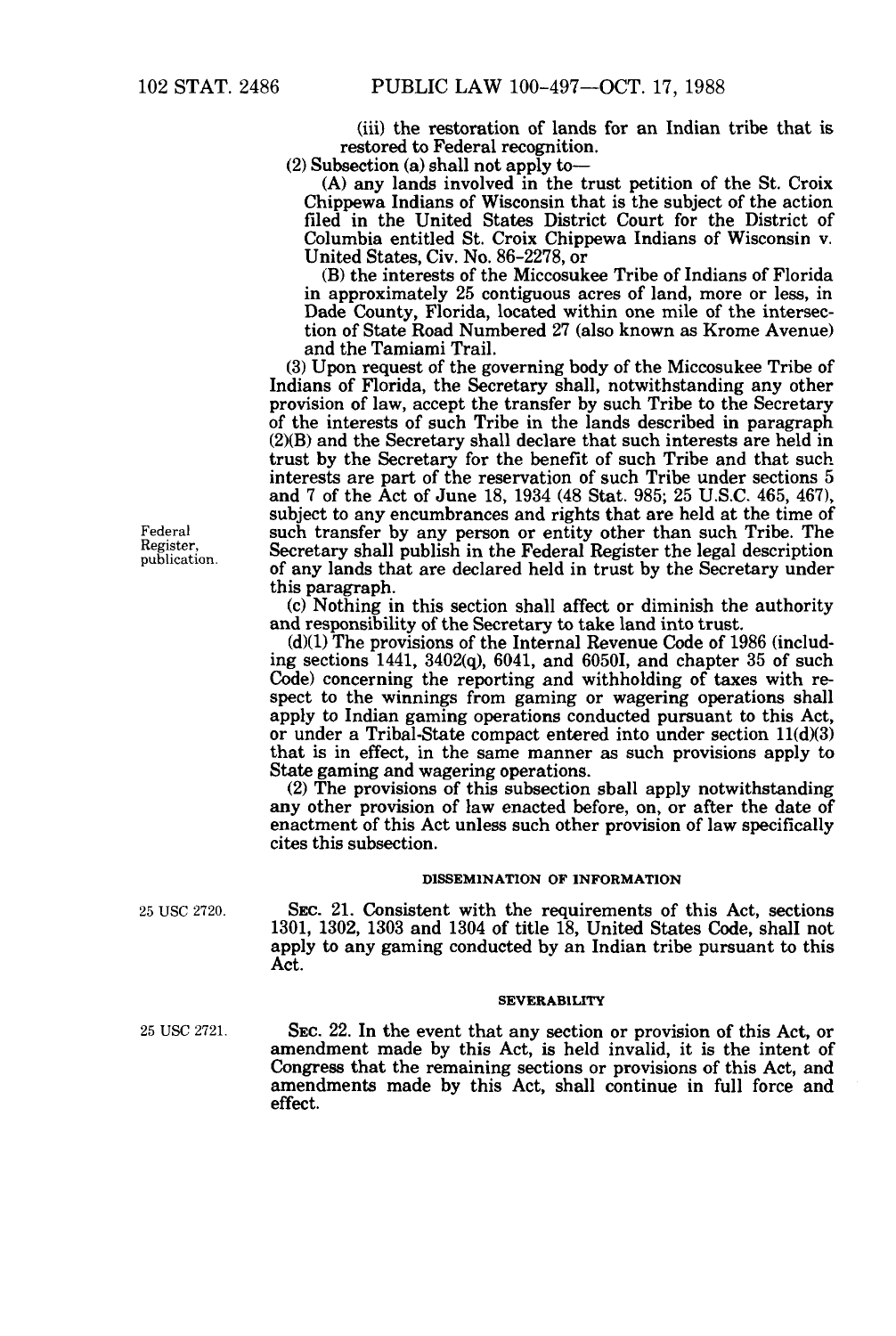## **CRIMINAL PENALTIES**

**SEC. 23.** Chapter **53** of title **18,** United States Code, is amended **by** adding at the end thereof the following new sections:

# **"§ 1166. Gambling in Indian country**

"(a) Subject to subsection (c), for purposes of Federal law, all State laws pertaining to the licensing, regulation, or prohibition of gambling, including but not limited to criminal sanctions applicable thereto, shall apply in Indian country in the same manner and to the same extent as such laws apply elsewhere in the State.

**"(b)** Whoever in Indian country is guilty of any act or omission involving gambling, whether or not conducted or sanctioned **by** an Indian tribe, which, although not made punishable **by** any enactment of Congress, would be punishable if committed or omitted within the jurisdiction of the State in which the act or omission occurred, under the laws governing the licensing, regulation, or prohibition of gambling in force at the time of such act or omission, shall be guilty of a like offense and subject to a like punishment.

"(c) For the purpose of this section, the term 'gambling' does not include-

**"(1)** class I gaming or class II gaming regulated **by** the Indian Gaming Regulatory Act, or

"(2) class III gaming conducted under a Tribal-State compact approved **by** the Secretary of the Interior under section **11(d)(8)** of the Indian Gaming Regulatory Act that is in effect.

**"(d)** The United States shall have exclusive jurisdiction over criminal prosecutions of violations of State gambling laws that are made applicable under this section to Indian country, unless an Indian tribe pursuant to a Tribal-State compact approved **by** the Secretary of the Interior under section **11(d)(8)** of the Indian Gaming Regulatory Act, or under any other provision of Federal law, has consented to the transfer to the State of criminal jurisdiction with respect to gambling on the lands of the Indian tribe.

# **"§ 1167.** Theft from gaming **establishments on Indian lands**

"(a) Whoever abstracts, purloins, willfully misapplies, or takes and carries away with intent to steal, any money, funds, or other property of a value of **\$1,000** or less belonging to an establishment operated **by** or for or licensed **by** an Indian tribe pursuant to an ordinance or resolution approved **by** the National Indian Gaming Commission shall be fined not more than **\$100,000** or be imprisoned for not more than one year, or both.

"(b) Whoever abstracts, purloins, willfully misapplies, or takes and carries away with intent to steal, any money, funds, or other property of a value in excess of \$1,000 belonging to a gaming establishment operated by or for or licensed by an Indian tribe establishment operated by or for or licensed by an Indian tribe<br>pursuant to an ordinance or resolution approved by the National Indian Gaming Commission shall be fined not more than \$250,000, or imprisoned for not more than ten years, or both.

# **"§ 1168.** Theft **by** officers or employees of gaming establishments Fraud. **on Indian lands '**

"(a) Whoever, being an officer, employee, or individual licensee of a gaming establishment operated **by** or for or licensed **by** an Indian tribe pursuant to an ordinance or resolution approved **by** the National Indian Gaming Commission, embezzles, abstracts, purloins,

enforcement and crime.

Fraud.

Law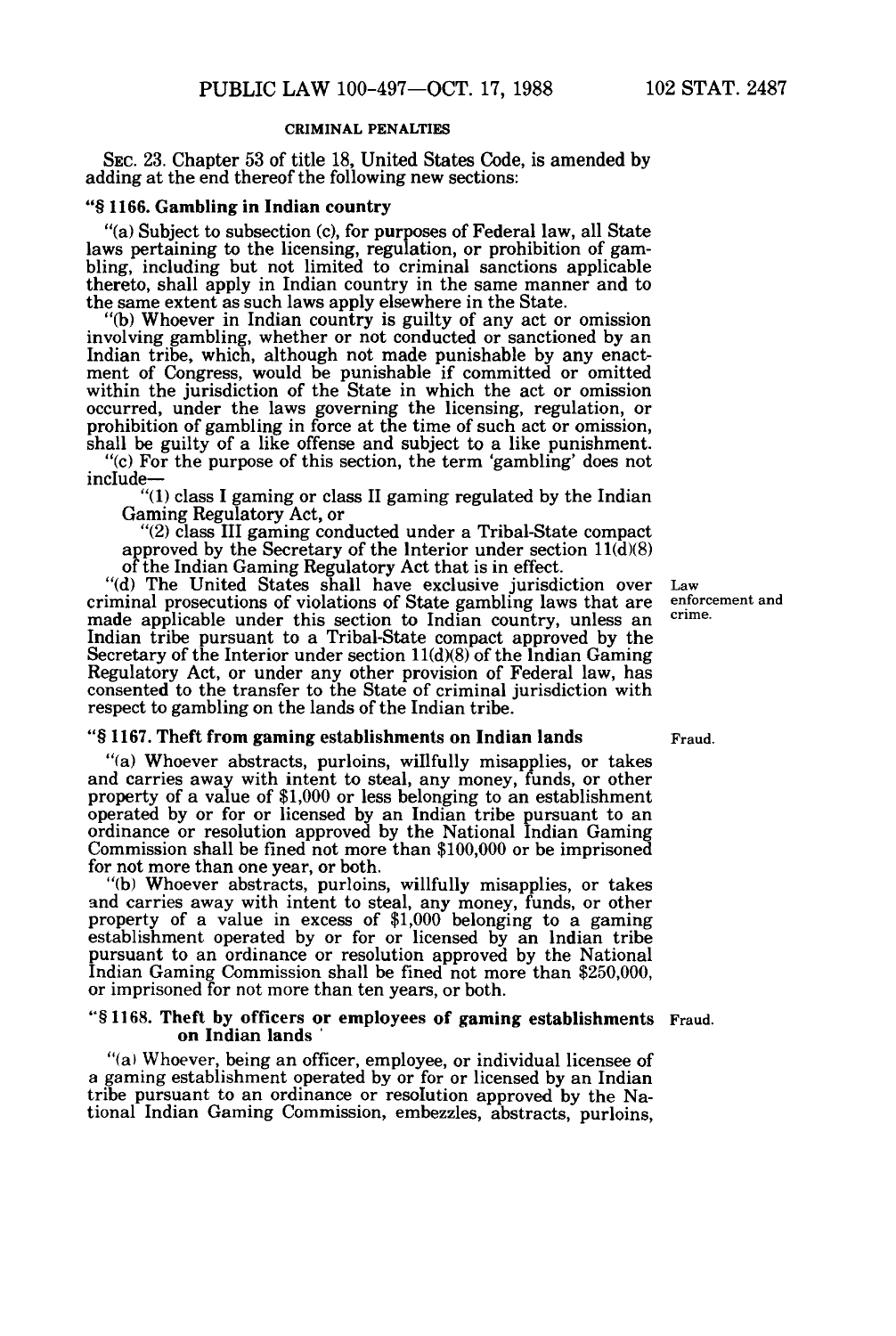willfully misapplies, or takes and carries away with intent to steal, any moneys, funds, assets, or other property of such establishment of a value of \$1,000 or less shall be fined not more than \$250,000 and be imprisoned for not more than five years, or both;

*"(b)* Whoever, being an officer, employee, or individual licensee of a gaming establishment operated by or for or licensed by an Indian tribe pursuant to an ordinance or resolution approved by the National Indian Gaming Commission, embezzles, abstracts, purloins, willfully misapplies, or takes and carries away with intent to steal, any moneys, funds, assets, or other property of such establishment of a value in excess of \$1,000 shall be fined not more than \$1,000,000 or imprisoned for not more than twenty years, or both.".

#### **CONFORMING AMENDMENT**

**SEC.** 24. The table of contents for chapter **53** of title **18,** United States Code, is amended **by** adding at the end thereof the following:

**"1166.** Gambling in Indian country.

"1167. Theft from gaming establishments on Indian lands.

"1168. Theft **by** officers or employees of gaming establishments on Indian lands.".

Approved October 17, 1988.

Sept. 15, considered and passed Senate.

LEGISLATIVE HISTORY-S. 555:

SENATE REPORTS: No. 100-446 (Select Comm. on Indian Affairs). CONGRESSIONAL RECORD, Vol. 134 (1988):

Sept. 26, 27, considered and passed House.